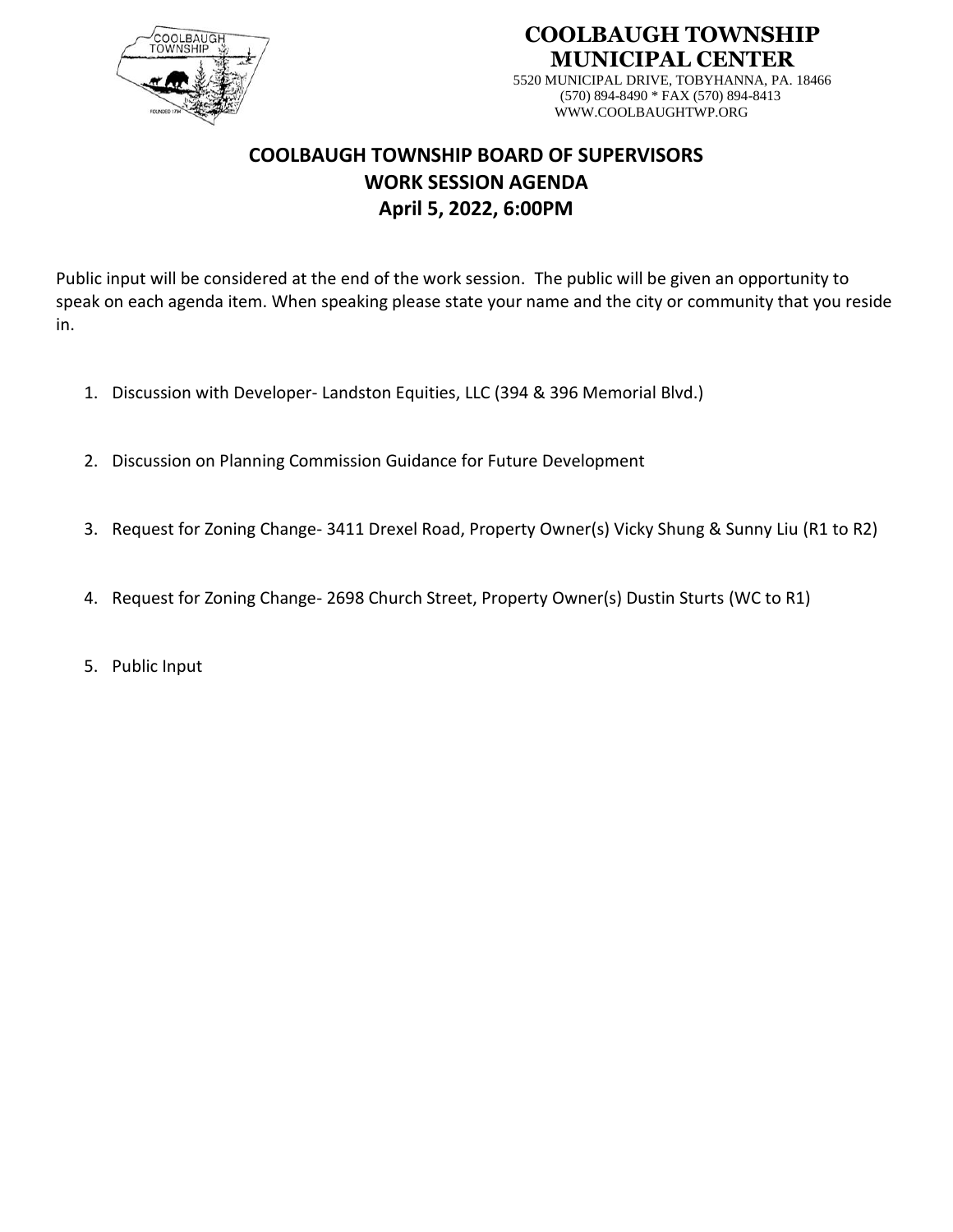

# **COOLBAUGH TOWNSHIP MUNICIPAL CENTER**

5520 MUNICIPAL DRIVE, TOBYHANNA, PA. 18466 (570) 894-8490 \* FAX (570) 894-8413 WWW.COOLBAUGHTWP.ORG

# **COOLBAUGH TOWNSHIP BOARD OF SUPERVISORS REGULAR MEETING AGENDA April 5, 2022**

**Roll Call**

# **BOARD OF SUPERVISORS**

# **\_\_\_\_B. Weimer \_\_\_\_C. Colgan \_\_\_\_A. Ruiz-Smith \_\_\_\_J. Rogan \_\_\_\_L. Kelly \_\_\_Solicitor Armstrong \_\_\_\_ E. Masker**

Public input will be considered at the beginning of the meeting agenda. The public will be given an opportunity to speak on each agenda item. When speaking please state your name and the city or community that you reside in.

- 1. Public input
- 2. Approval of minutes / notes:
	- March 15, 2022 Regular Meeting Minutes
- 3. Landston Equities (Community Environmental Impact Study)
- 4. Belcastro- Request for Windshield Replacement
- 5. Request for Use of Municipal Center Parking Lot for Picnic-Pocono Mountain Arts Council
- 6. Parks and Recreation Recommendation of Basketball Court Usage Approval for SLY Stallions Youth Basketball on June 18, 2022 from 8:00am-8:00pm
- 7. Parks and Recreation Recommendation of Basketball Court Usage Approval for Forever Dedicated Tuesdays-Fridays, July 12<sup>th</sup> through August 11<sup>th</sup>, 2022 from 6:00pm-9:00pm
- 8. Authorization to Advertise a Special Meeting of the Parks and Recreation Commission on April 12, 2022 at 6:30pm for the Purpose of Discussing Park Development
- 9. Authorization to Re-Advertise for Seasonal Park Maintenance (2 positions)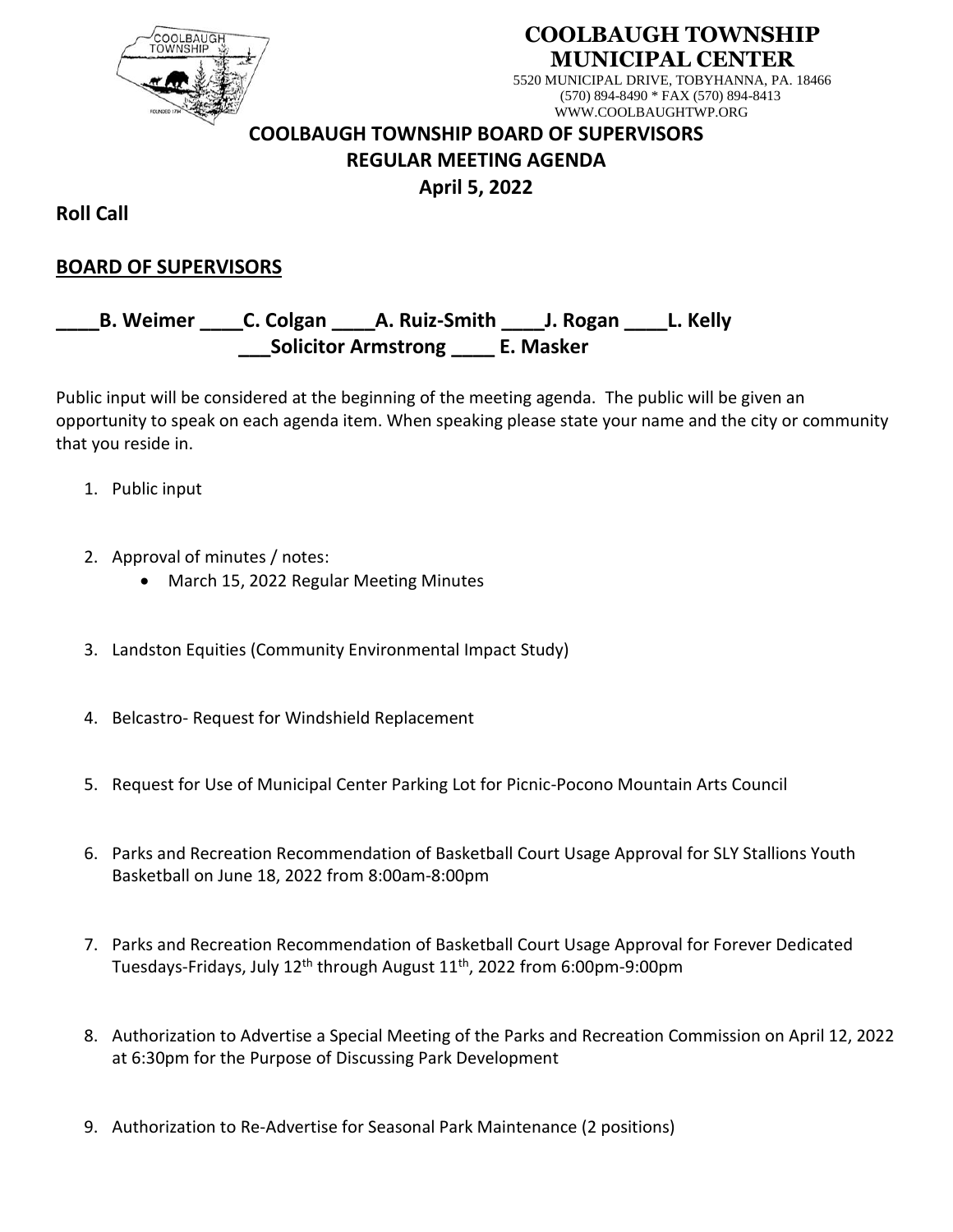



5520 MUNICIPAL DRIVE, TOBYHANNA, PA. 18466 (570) 894-8490 \* FAX (570) 894-8413 WWW.COOLBAUGHTWP.ORG

- 10. Authorization to Pay Overtime to Two DPW Workers for TAA Opening Day on April 23, 2022 (begins at 12:00pm)
- 11. Approval of Minor Subdivison joining lots 5 & 6, Block 1402, Section 1, Property Owner(s) Joseph & Kathy Trainor
- 12. Approval of Minor Subdivision joining Lots 18-24, 30-33 and 34-38, Section C, Plotting I, Pocono Summit Lakes, Inc., Property Owner(s) The Devereux Foundation
- 13. A Pocono Country Place Request for Reimbursement in the amount of \$1,000.00 for the State Gamelands Access Roadway
- 14. Request to Evaluate Possible Zoning Changes in the C1 and C3 Zoning Districts
- 15. Current obligations

| <b>Total Disbursements</b>  | \$788,122.04 |
|-----------------------------|--------------|
| • Sewer Fund                | \$28,653.11  |
| • American Rescue Plan Fund | \$11,250.00  |
| • Coolbaugh Twp. VFC        | \$150,000.00 |
| • General Fund              | \$598,218.93 |

- 16. Business Manager Comments/Updates
- 17. Solicitor Armstrong Comments/Updates
- 18. Board of Supervisors Executive Sessions
	- Tuesday, April 5, 2022- During the Meeting Re: Personnel
- 19. Paid Time Leave Policy
- 20. Adjournment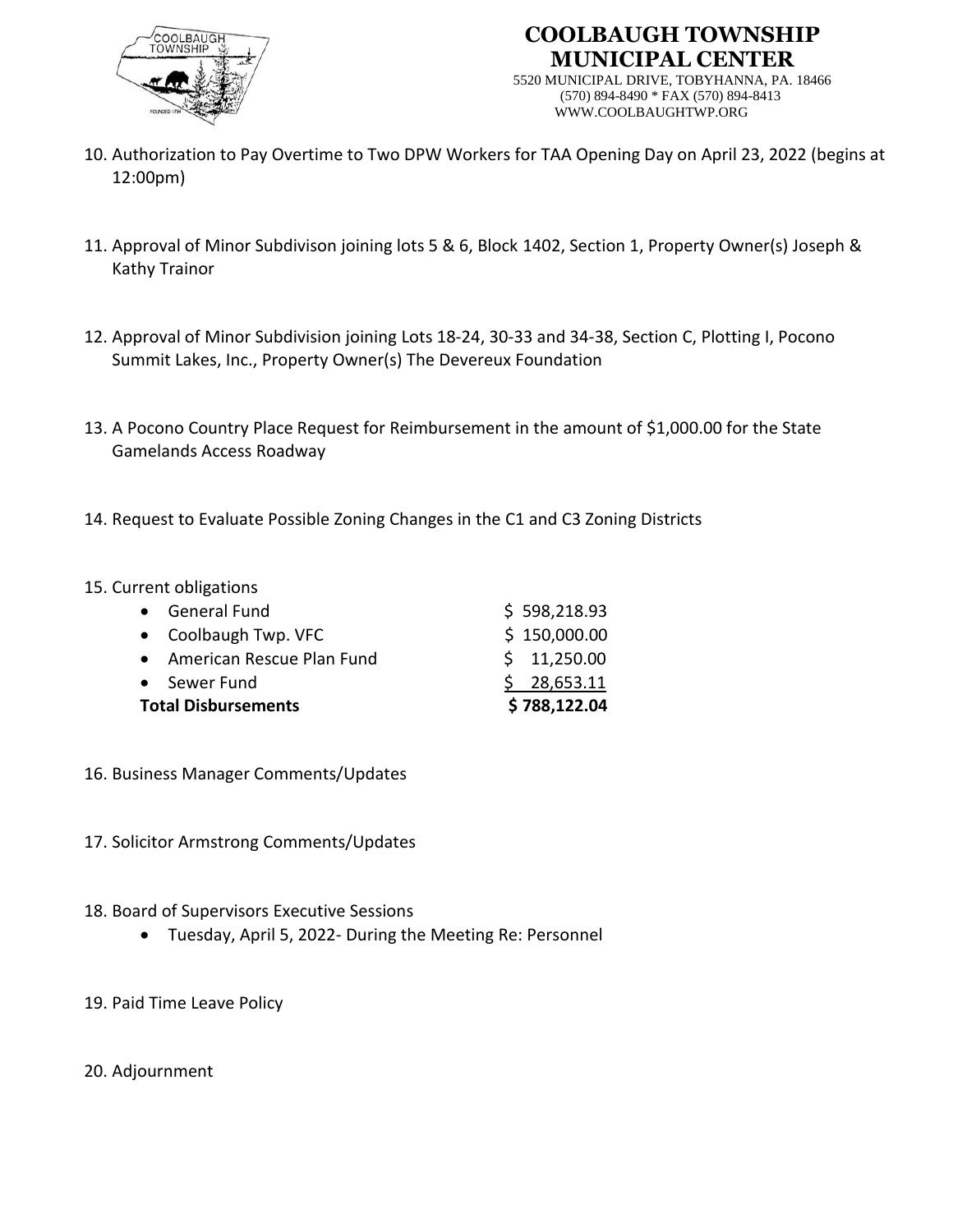

 $\frac{1}{2}$  , and  $\frac{1}{2}$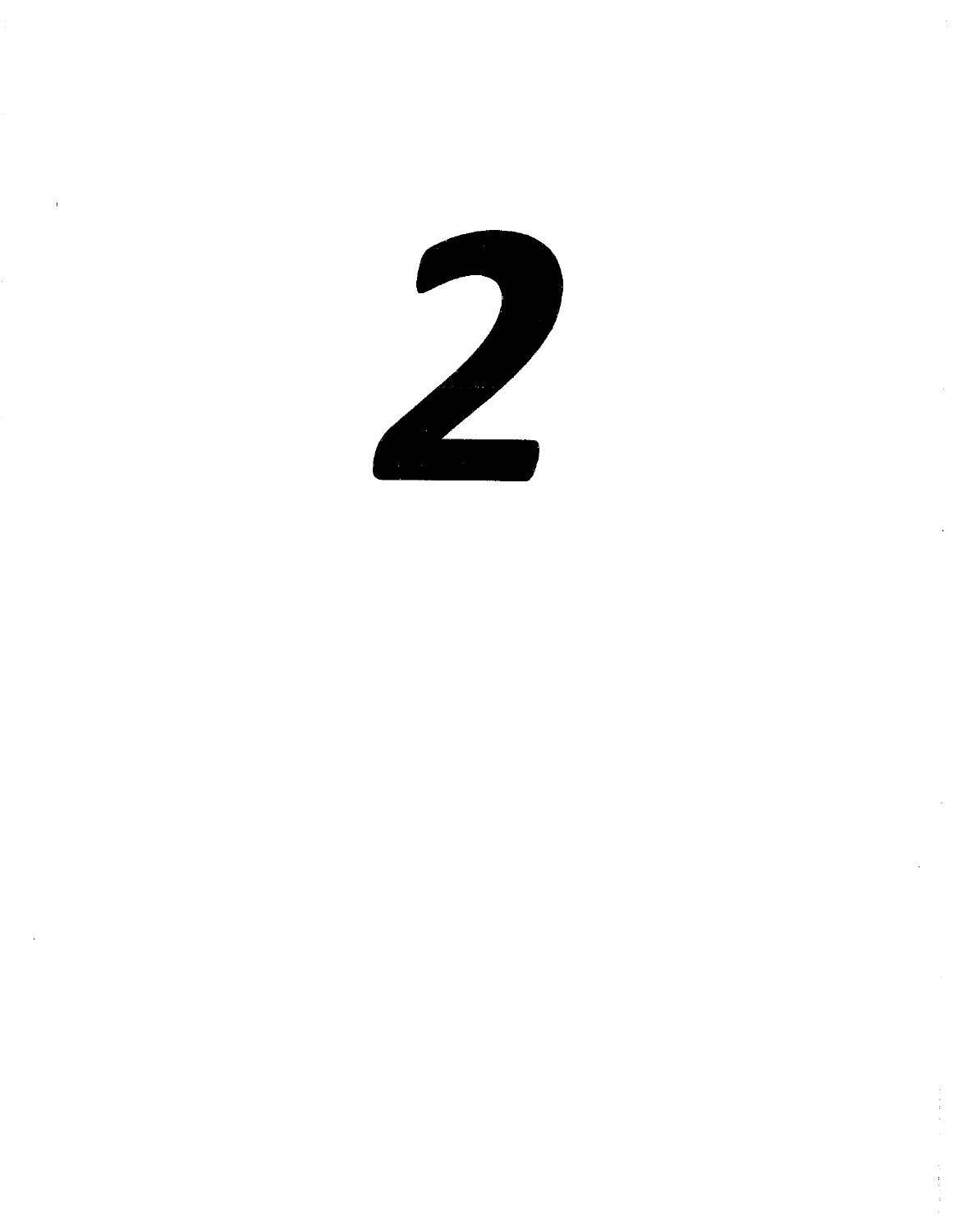# **COOLBAUGH TOWNSHIP BOARD OF SUPERVISORS WORK SESSION MINUTES** March 15, 2022

The work session was called to order by Chairman William Weimer at 6:00pm in the Coolbaugh Township Volunteer Firehouse located at 652 Laurel Drive, Tobyhanna.

## **Board Members present:**

William Weimer, Clare Colgan, Lynn Kelly, Alma I. Ruiz-Smith and Joseph Rogan

Board Members absent:

None

Staff present:

Patrick Armstrong, Solicitor, Erin Masker, Township Secretary, Meredith Thompson, Business Manager, and Darren Dixon, Controller

Staff absent:

None

# 1. Dave Kavitski- Act 537 Special Study

Mr. Kavitski was unable to make the work session and will be rescheduled on a future works session date.

# 2. Public Comment

P. Williams asked that all board members turn their microphones on for the meeting as it is hard to hear what they are saying.

Work Session ended at 6:01pm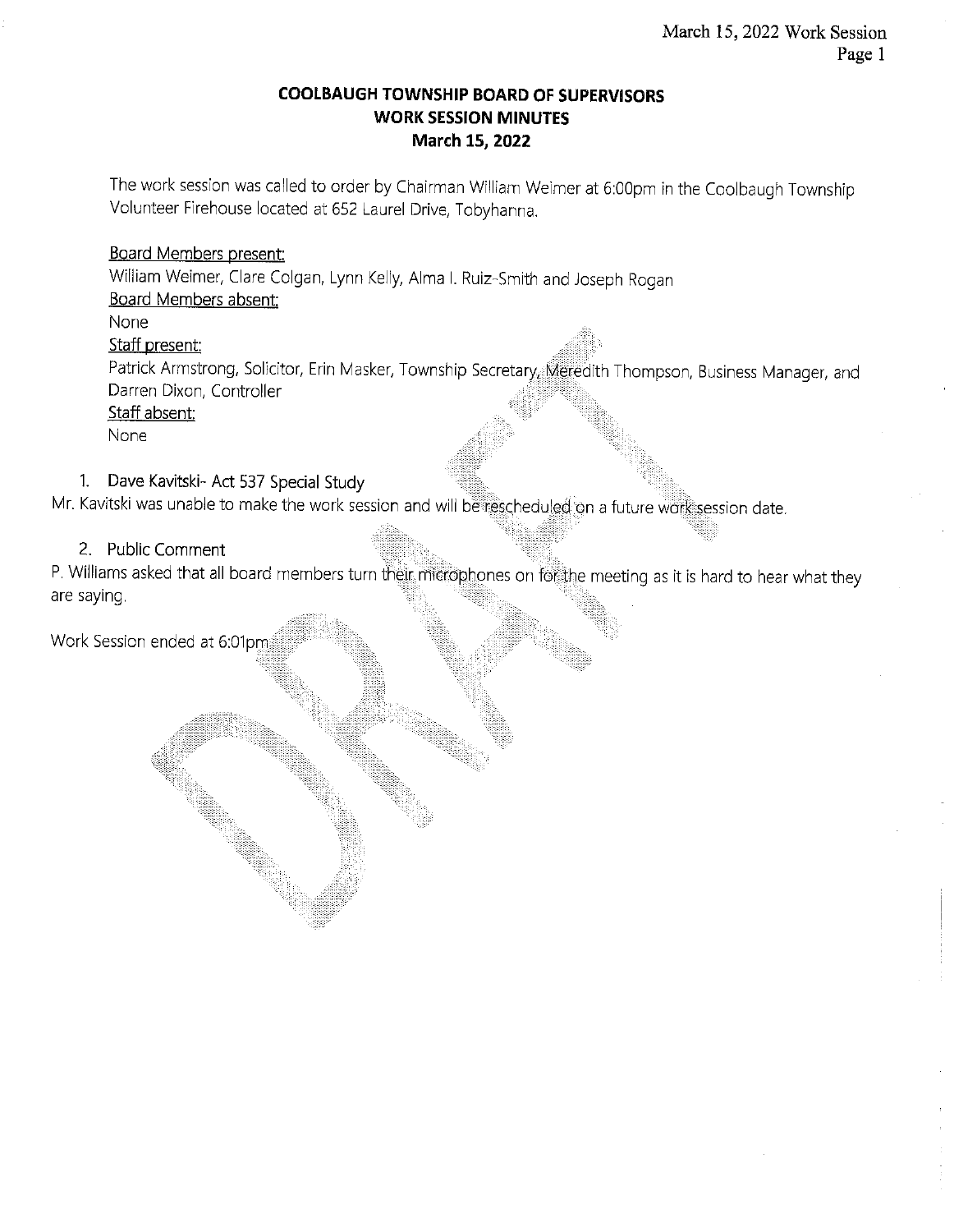## COOLBAUGH TOWNSHIP BOARD OF SUPERVISORS REGULAR MEETING MINUTES March 15, 2022

The meeting was called to order by Charman Weimer at 6:00pm at the Coolbaugh Township Volunteer Fire Company located at 652 Laurel Drive, Tobyhanna, PA.

## **Board Members present:**

William Weimer, Clare Colgan, Alma I. Ruiz-Smith, Lynn Kelly and Joseph Rogan

# Board Members absent:

None

# Staff present:

Patrick Armstrong, Solicitor, Erin Masker, Township Secretary, Meredith Thompson, Business Manager and Darren Dixon, Controller

## Announcements:

Mr. Weimer announced the following:

- . Public Input will be considered at the beginning of the meeting for non-agenda items. The public will be given an opportunity to speak on each agenda matter.
- The meeting is being recorded to aid in the preparation of the minutes, please remember to state your name and community or city you reside in before speaking.

# 1 Public input

- T. Lamantia asked for the status of the APCP sign with relation to the Route 196 project. Discussion took place on the replacement of the stone facade on the sign since the original stone is no longer available. Solicitor Armstrong stated that he will follow up.
- D. Pope asked for an update on the trash situation at the property on Pope Rd that he discussed previously being advised that Mr. Keane spoke with the Monroe County Waste Authority and Ms. Thompson will follow up on the status. He also asked if there are classes offered at PSATS for trash issues within the municipality, being advised that there may be.

# 2. Approval of minutes / notes:

# • March 1, 2022 Regular Meeting Minutes

Ms. Ruiz-Smith made a motion second by Ms. Colgan to Approve the Meeting Minutes from March 1, 2022 as presented.

- Discussion: None
- Vote: All in favor, motion passes.

3. 1 Living Hope Community Church Request for Waiver of Rent Late Fees for February and March 2022 Mr. Weimer made a motion second by Ms. Colgan to deny the Waiver of Late Fees for 1 Living Hope Community Church for February and March of 2022.

- Discussion: Ms. Thompson stated that the church requested a waiver for 2021 late fees which was  $\bullet$ granted, she stated that the lease renewed for 2022 and the rate went up to \$1,030.30 and the late fees for rent paid after the grace period in the amount of \$103.03 per month were reinstated. They are now requesting a waiver of the late fees for February and March 2022.
- Vote: 4-0-1, motion passes. (Ms. Ruiz-Smith abstained)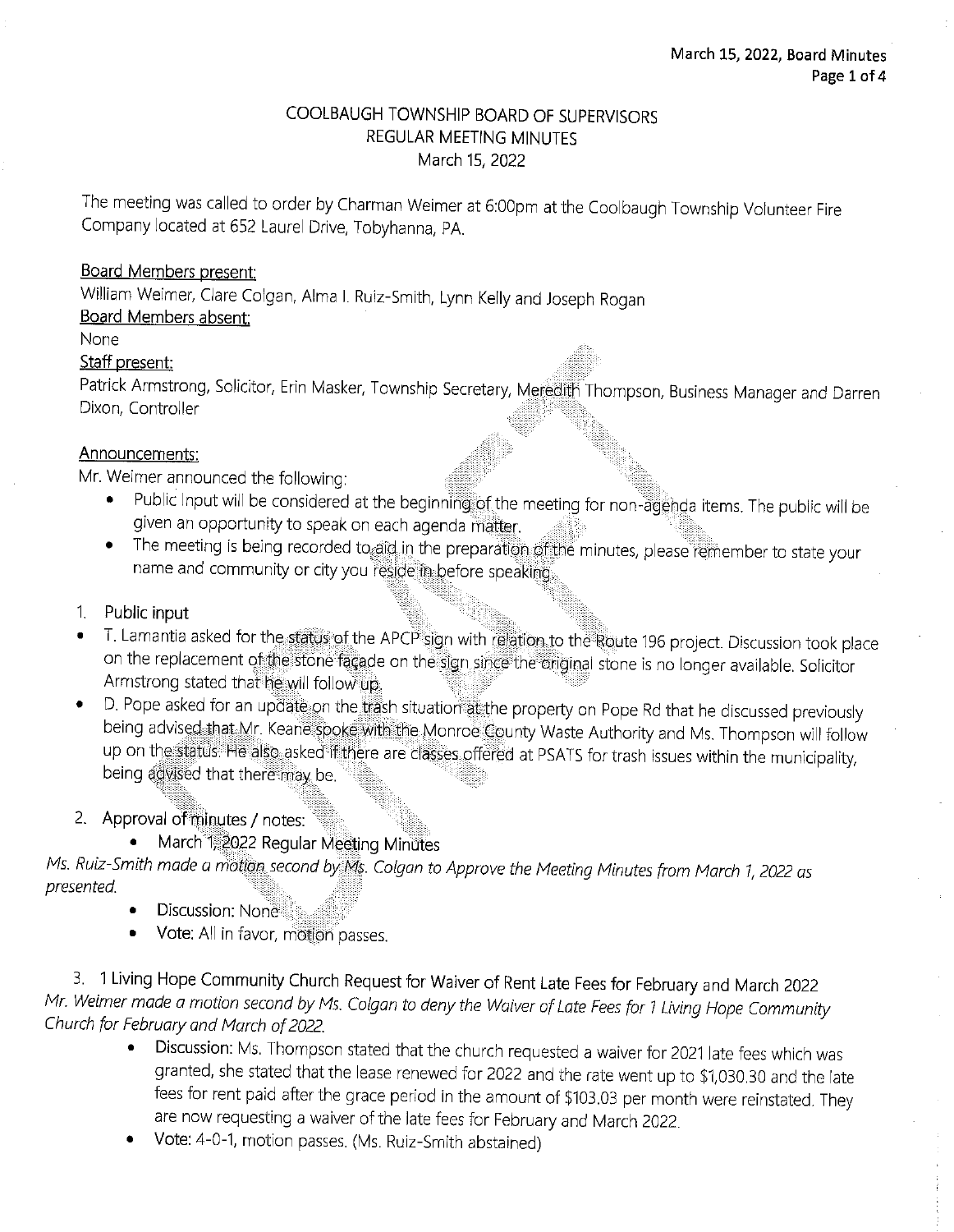4. Approval of Super Heat Quote for Boiler Servicing and Maintenance in the Amount of \$4,980.94 Mr. Weimer made a motion second by Ms. Colgan to Approve the Quote from Super Heat for the Boiler Servicing in the Amount of \$4,980.94.

- Discussion: None  $\bullet$
- Vote: All in favor, motion passes.

# 5. Authorization to Advertise the March 29, 2022 Board of Supervisors Work Session

Ms. Kelly made a motion second by Supervisor Rogan to authorize the Advertisement of the March 29, 2022 Board of Supervisors Work Session to begin at 7:00pm.

- Discussion: The work session will focus on the current zoning that is in place and to be able to listen to the public concerns as they relate to development in the lownship.
- Vote: All in favor, motion passes.
- 6. Coolbaugh Township Volunteer Fire Company Request for Release the Stipend in the Amount of \$150,000.00 for Operating Expenses

Supervisor Rogan made a motion second by Ms. Kelly to Approve the Request from the Coolbaugh Township Volunteer Fire Company to Release the Stipend in the Amount of \$150,000.00 for Operating Expenses.

- Discussion: None
- Vote: 4-0-1, motion passes. (Mt. Weimer abstained)  $\bullet$
- 7. Coolbaugh Township Volunteer Fire Company Request to Release Tax Funds in the Amount of \$150,000.00 for the Annual Payment on the Rescue Trucks

Ms. Ruiz-Smith made a motion second by Ms. Colgan to Approve the Request from the Coolbaugh Township Volunteer Fire Company to Release Tax Funds in the Amount of \$150,000.00 for the Annual Payment on the Rescue Trucks

- Discussion: None  $\bullet$
- Vote: 4-0-1, motion passes. (Mr. Weimer abstained)
- 8. Conditional Approval of Minor Subdivision joining Lots 604 & 605, Section J, A Pocono Country Place Property Owner(s) Rosario G. and Elizabeth M. Galioto

Ms. Kelly made a motion second by Mr. Weimer to grant conditional approval of the Minor Subdivision joining Lots 604 & 605, Section J, A Pocono Country Place, Property Owner(s) Rosario G. and Elizabeth M. Galioto conditioned on addressing any outstanding comments in Township Engineer, Russell Kresge's letter dated 2/17/2022.

- Discussion. Ms. Ruiz-Smith asked questions about comments that were listed on the MCPC review  $\bullet$ letter which Township Engineer, Russell Kresge reviewed and found them to be corrected in the revised plan. Solicitor Armstrong discussed the comment relating to the outstanding taxes on the one property that is being joined. He stated that there is nothing in the SALDO that requires this to be a condition and stated if the applicant should challenge the condition, we would not have the SALDO to fall back on. The Board approved the plan without any special conditions relating to the outstanding taxes shown due on the tax certification.
- Vote: All in favor, motion passes.  $\bullet$
- 9. Acceptance of Resignation from Charles Baker from the Coolbaugh Township Planning Commission and Authorization to Advertise the Vacant Position

Supervisor Rogan made a motion second by Mr. Weimer to Accept the Resignation of Charles Baker from the Planning Commission with regrets and to Authorize the Advertisement of the Vacant Position.

Discussion: None  $\bullet$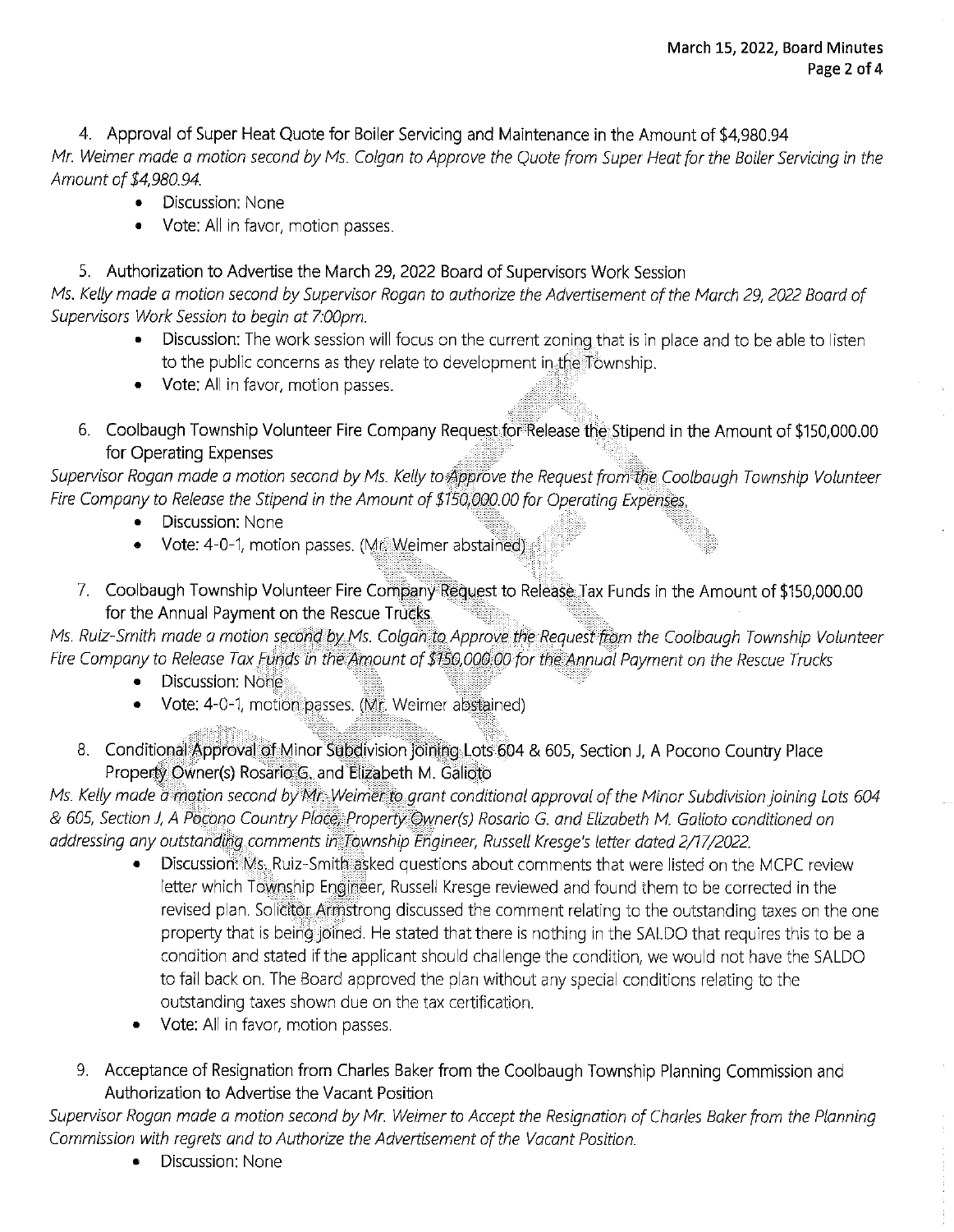Vote: All in favor, motion passes.

10. Certify Clinton Oddy, Code Enforcement Officer to Attend PSATS Monday, April 25<sup>th</sup>-Tuesday, April 26, 2022 Ms. Colgan made a motion second by Ms. Ruiz-Smith to Certify Clinton Oddy, Code Enforcement Officer to Attend PSATS Monday, April 25<sup>th</sup>-Tuesday, April 26, 2022.

- Discussion: Ms. Ruiz-Smith asked if this is in addition to the Planning Commission member to replace Supervisor Rogan at PSATS, being advised by Mr. Weimer that none of the Planning Commission members were able to attend so this would be in place of them attending.
- Vote: All in favor, motion passes.

# 11. Controller Report

Presented by Mr. Dixon.

- 12. Current obligations
	- **General Fund**
	- **Escrow Fund**
	- Sewer Fund
	- **Total Disbursements**

Ms. Ruiz-Smith made a motion second by Ms. Colgan to Authorize paying the current obligations in the amount of \$139,592.19.

- Discussion: None
- Vote: All in favor, motion passes.

# 13. Business Manager Comments/Updates

Ms. Thompson stated that the Parks employment advertisement closed and that she spoke with Ms. Colgan and Mr. Knecht and interviews will take place next Tuesday.

Ms. Thompson requested an executive session for legal following the meeting.

14. Solicitor Armstrong Comments/Updates

Solicitor Amstrong stated that he received amemail from Marc Kaplan, Land Attorney stating that he would like to know if the Board would be interested in rezoning two properties that lead to and would allow access to the H. John Davis properties that his client is purchasing. Allowing the zoning change, from C2 to Industrial would allow the developer to have access to Corporate Center Drive from their property which they are proposing to build a warehouse at that location Ms. Kelly statecthat she would prefer if the developer (Equitable Owner) and Pocono Mountain Industries (Current @wner) approached the Board together so that the Board can discuss the request with them and know that they are both on Board with the request. Ms. Ruiz-Smith stated that she does not have an issue with the purpose of the request and agrees that both the equitable owner and the current owner should be scheduled to come before the Board. Mr. Weimer asked Solicitor Armstrong to have them contact Ms. Masker to be scheduled on a work session.

Solicitor Armstrong stated that he also has a brief executive following the meeting regarding legal.

# 15. Board of Supervisors Executive Sessions

• Tuesday, March 15, 2022- from 6:46pm- 7:02pm- Re: Legal

# 16. Adjournment

There being no further business, Ms. Ruiz-Smith made a motion second by Mr. Weimer to adjourn.

- 98,366.83 36.998.34 4.227.02 139.592.19 \$
-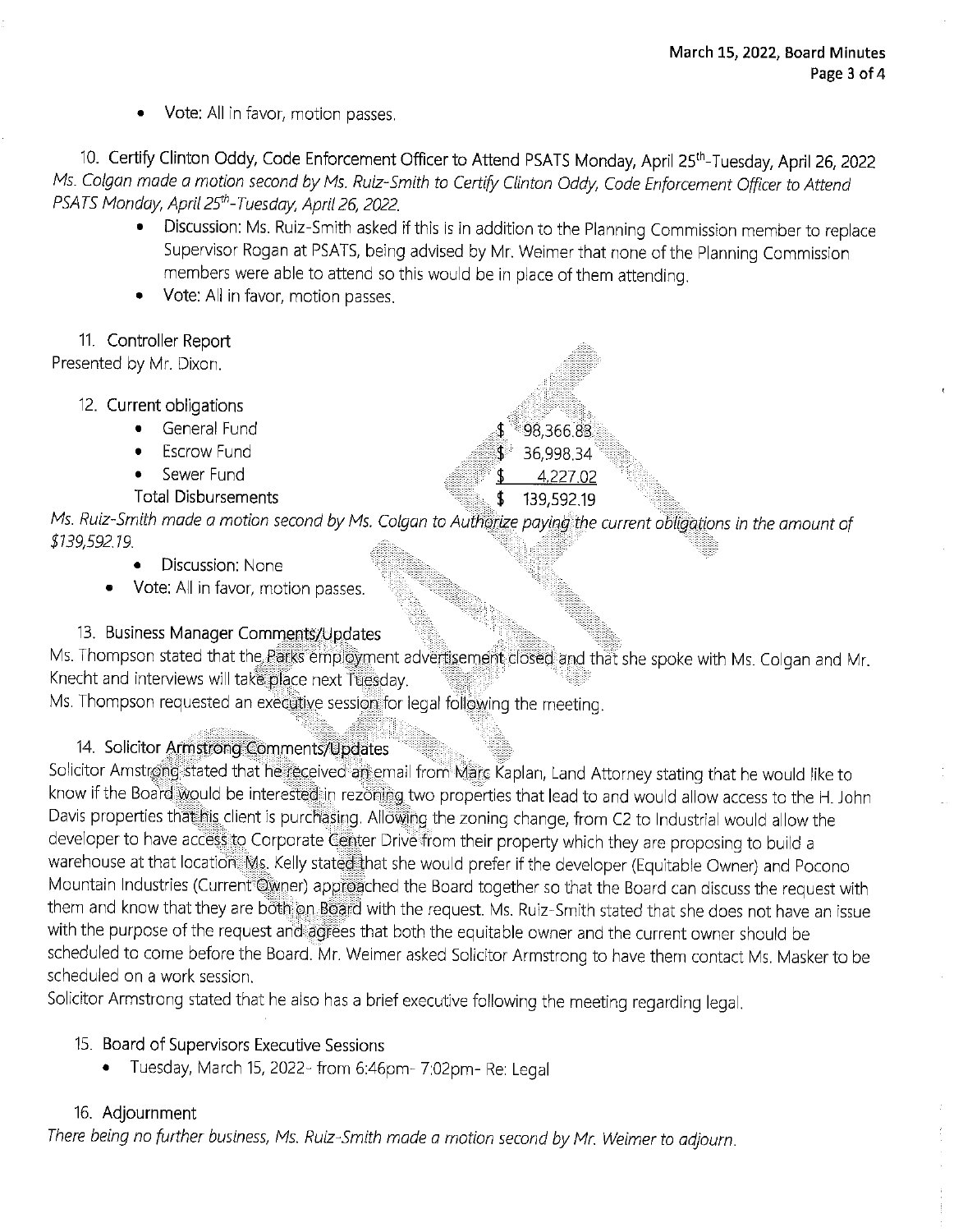D. Pope stated that there will be a Vietnam Veterans Welcome Home Event at the VFW Post 509 on March 26, 2022 at 3pm. There will be food, music, giveaways and a ceremony.

Meeting adjourned at 6:37pm.

# NEXT WORK SESSION/ REGULAR BOARD MEETING:

Tuesday, April 5, 2022, at the Coolbaugh Township Volunteer Fire Company located at 652 Laurel Drive, Tobyhanna, **PA** 

• Work Session/Regular Meeting - 6:00pm

| Submitted by:   |                                 |                          |  |  |
|-----------------|---------------------------------|--------------------------|--|--|
|                 | Erin Masker, Township Secretary |                          |  |  |
| Witnessed by: _ |                                 |                          |  |  |
|                 |                                 | William Weimer, Chairman |  |  |
|                 |                                 |                          |  |  |
|                 |                                 |                          |  |  |
|                 |                                 |                          |  |  |
|                 |                                 |                          |  |  |
|                 |                                 |                          |  |  |
|                 |                                 |                          |  |  |
|                 |                                 |                          |  |  |
|                 |                                 |                          |  |  |
|                 |                                 |                          |  |  |
|                 |                                 |                          |  |  |
|                 |                                 |                          |  |  |
|                 |                                 |                          |  |  |
|                 |                                 |                          |  |  |
|                 |                                 |                          |  |  |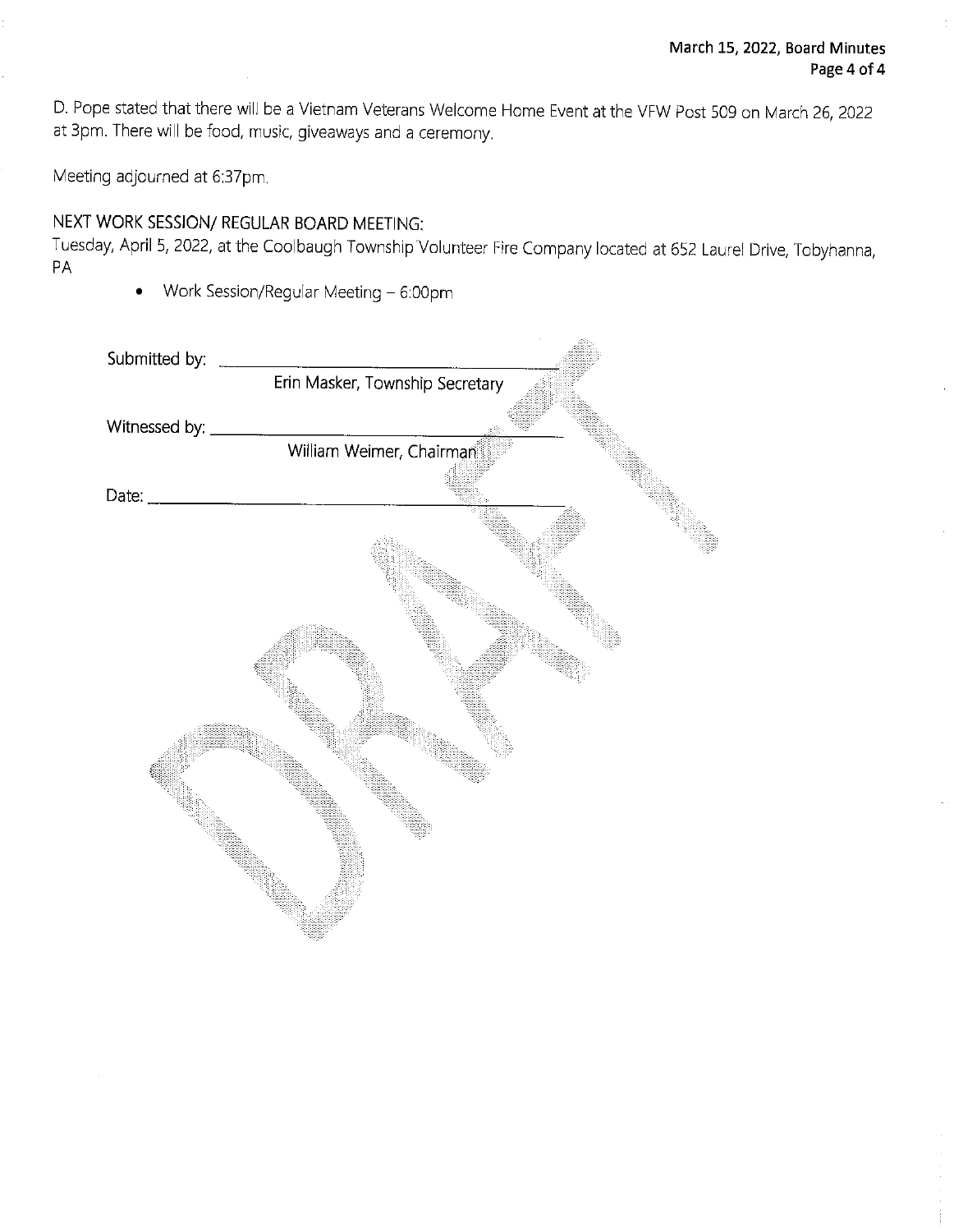

 $\frac{1}{2}$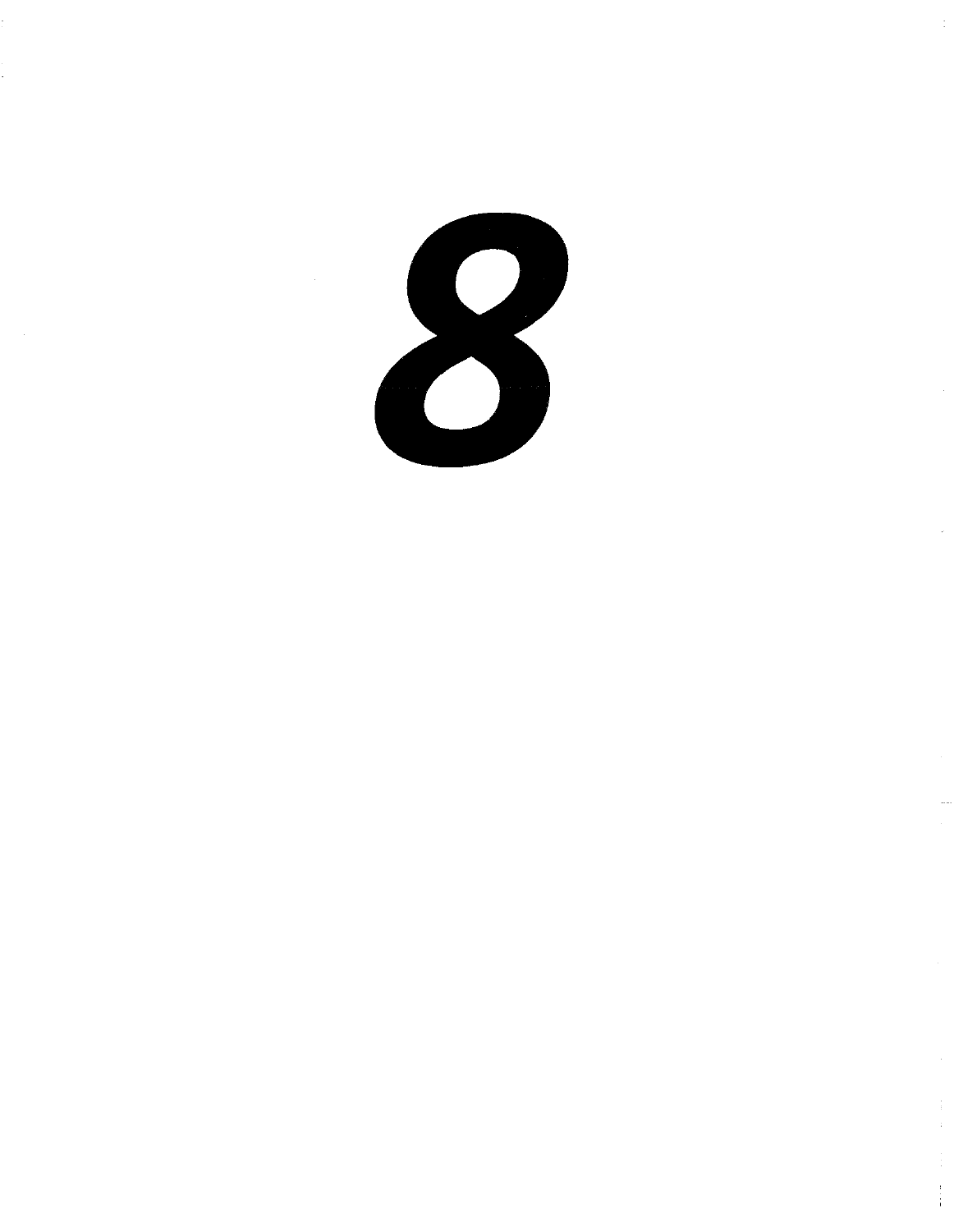April 5, 2022

Pocono Record Legal Ad Department ATTN: Patty 511 Lenox Street Stroudsburg, PA 18360

#### Please print the following legal advertisement on Thursday, April 7, 2022: \*\*\*\*\*\*\*\*\*\*\*\*\*\*\*\*

## **Coolbaugh Township Parks and Recreation Commission Public Notice of Special Meeting**

The Coolbaugh Township Parks and Recreation Commission will hold a public special meeting on Tuesday, April 12, 2022 at 6:30 p.m. at the Coolbaugh Township Municipal Center located at 5520 Municipal Drive, Tobyhanna, PA 18466 for the purpose of discussing future development of the Coolbaugh Township Municipal Park. The meeting agenda will be posted on the Township website and at the Coolbaugh Township Municipal Building prior to the meeting. The Coolbaugh Township Parks and Recreation Commission will conduct business listed on the agenda and any other business that comes before it that the Commission is able to act upon in accordance with Pennsylvania Law. All interested parties are invited to attend this special meeting.

Coolbaugh Township Parks and Recreation Commission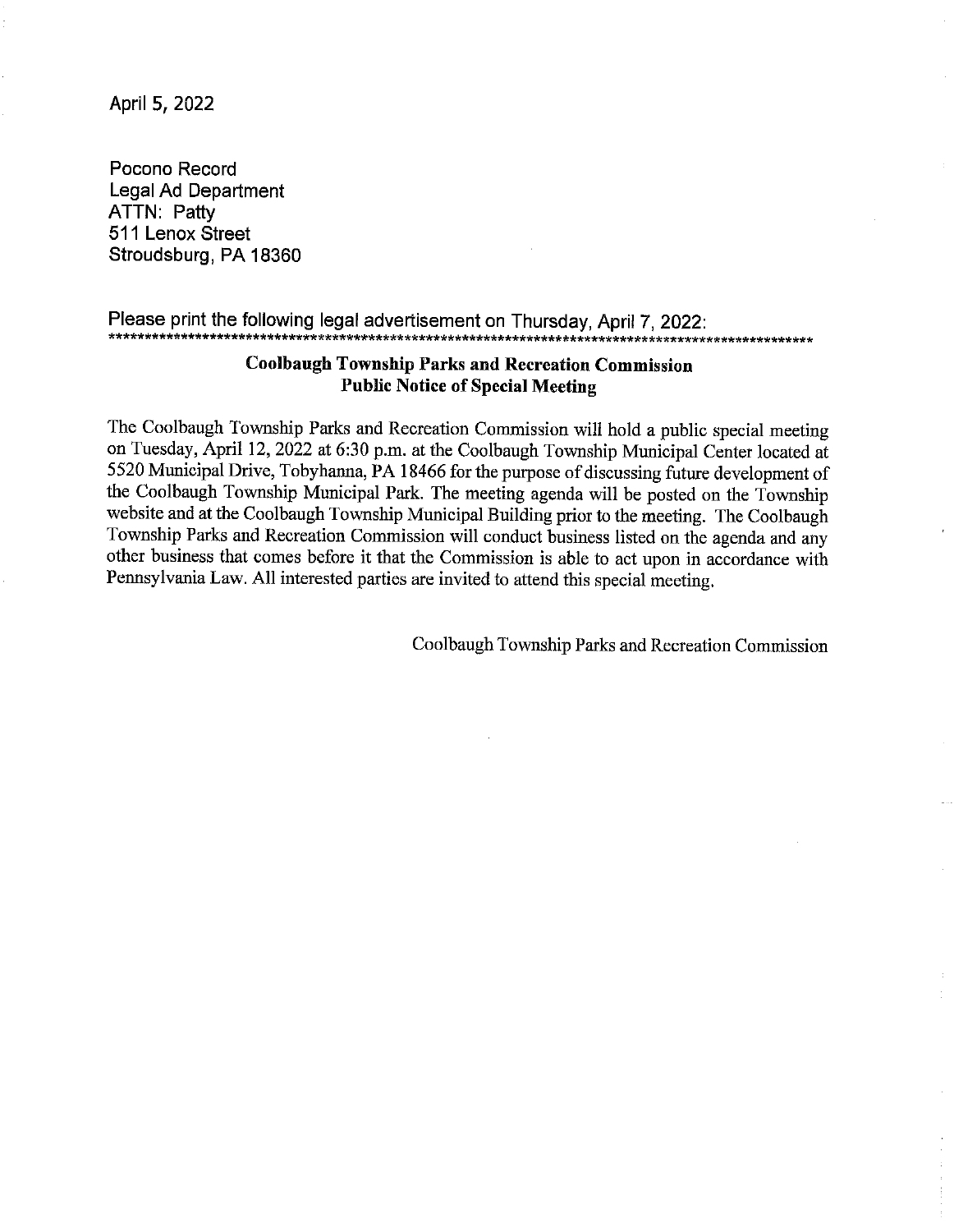

 $\frac{1}{2}$ 

 $\hat{\theta}$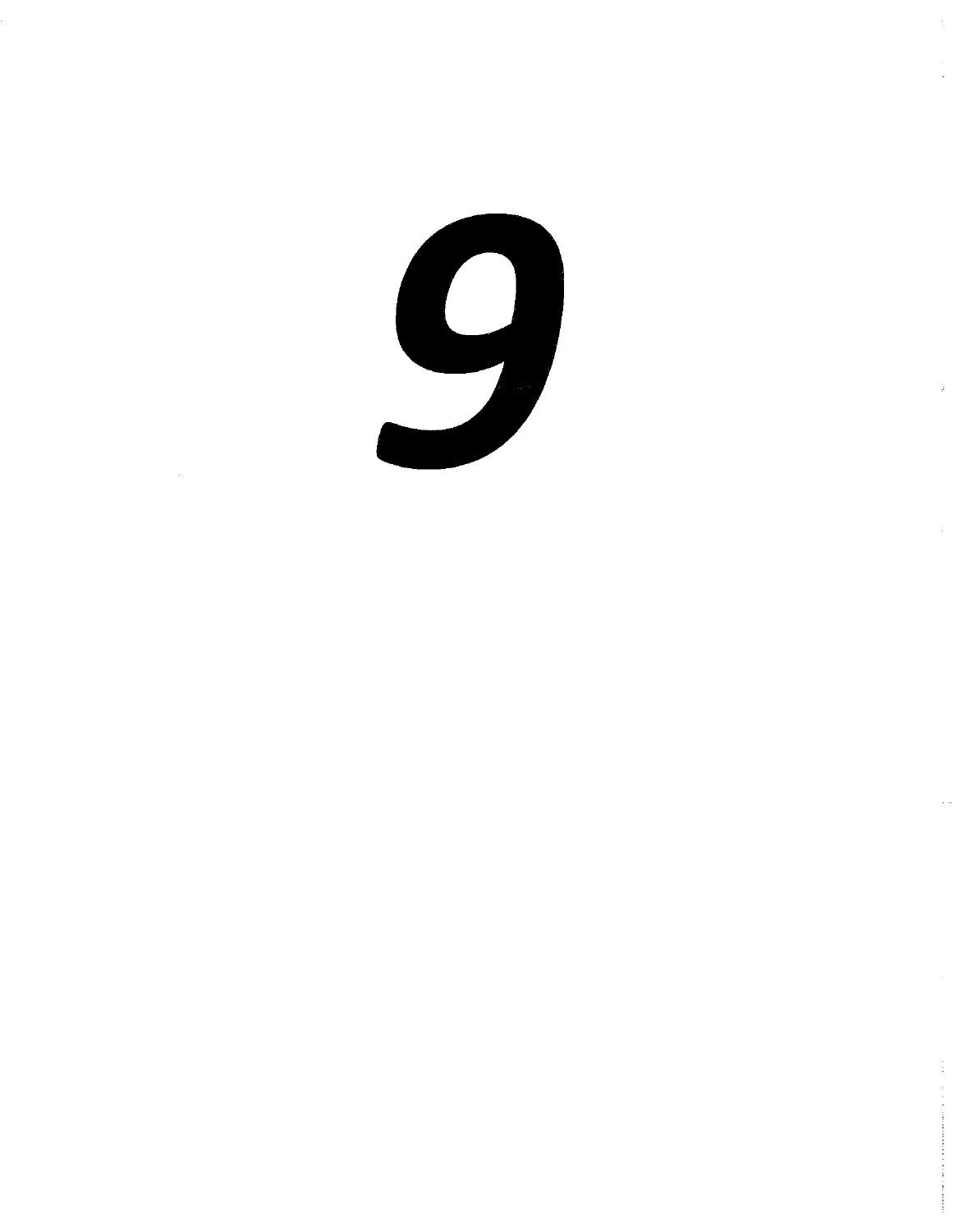

# **COOLBAUGH TOWNSHIP Board of Supervisors**

**5520 MUNICIPAL DRIVE** TOBYHANNA, PA 18466 PHONE (570) 894-8490 FAX (570) 894-8413 WWW.COOLBAUGHTWP.ORG

# **Coolbaugh Township**

# Seasonal Part-time Parks/Township Maintenance Worker

April through October Up to 28 hours per week Hourly Rate: \$12.50

Weekend Day/Evening availability is mandatory **Available Shifts:** Saturday: 7am - 1pm / 2pm - 8pm Sunday: 7am - 1pm / 2pm - 8pm Weeknights and split shifts may be required as needed

Qualifications: Experience in landscaping and/or grounds maintenance is preferred. Candidates must possess strong customer service skills and an ability to operate equipment and tools proficiently.

Duties and Responsibilities: Responsible for general park maintenance including landscaping, grounds maintenance, general facility maintenance, custodial tasks and other various duties as assigned.

Job Applications for employment are available at the Coolbaugh Township Municipal Building, 5520 Municipal Drive, Tobyhanna, PA 18466 and online at www.coolbaughtwp.org.

> Applications will be accepted until Friday, April 15th, 2022 Interviews will be conducted on Tuesday, April 19th, 2022

Contact the Township at (570) 894-8490 for more information.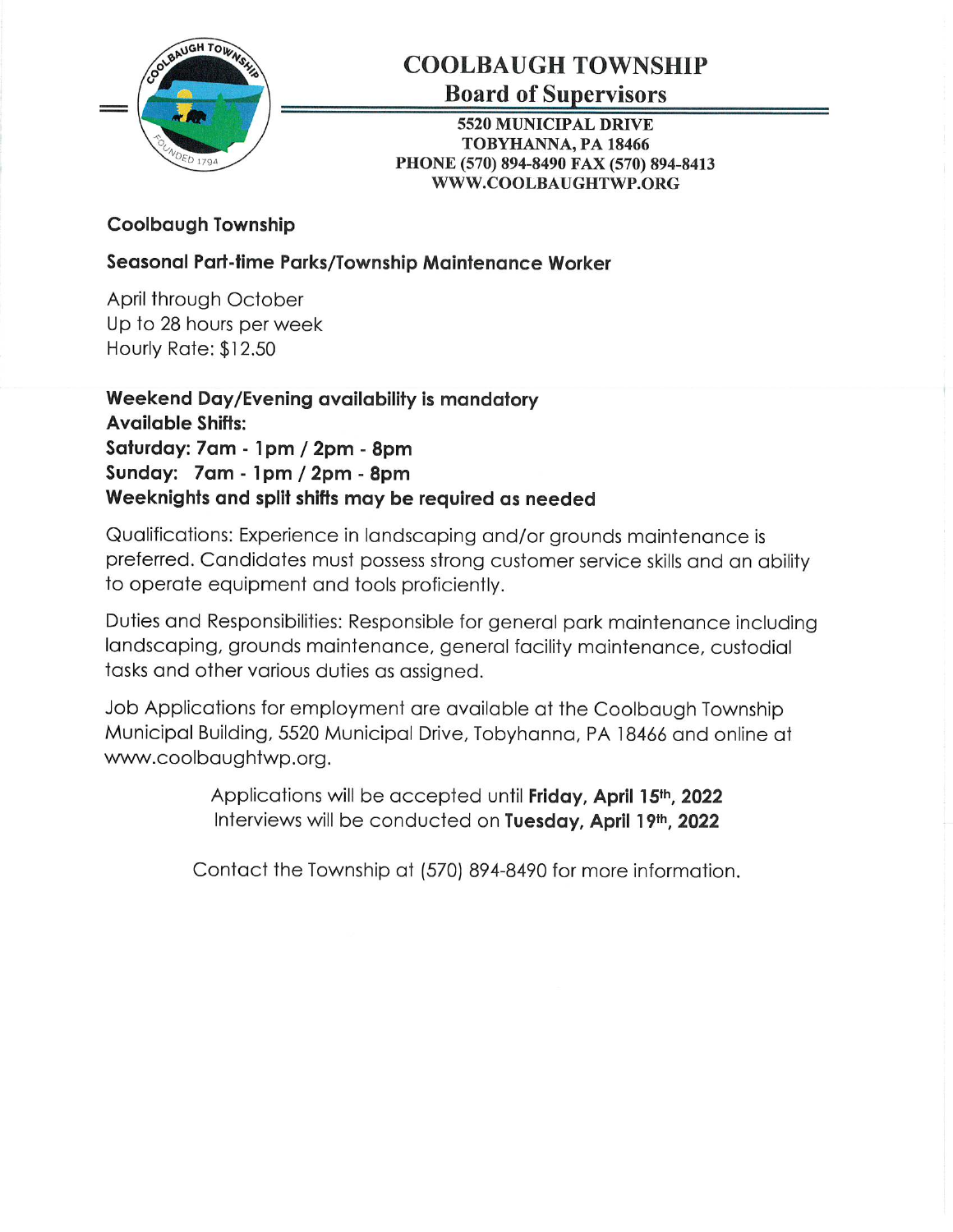

 $\sim$ 

 $\frac{1}{2}$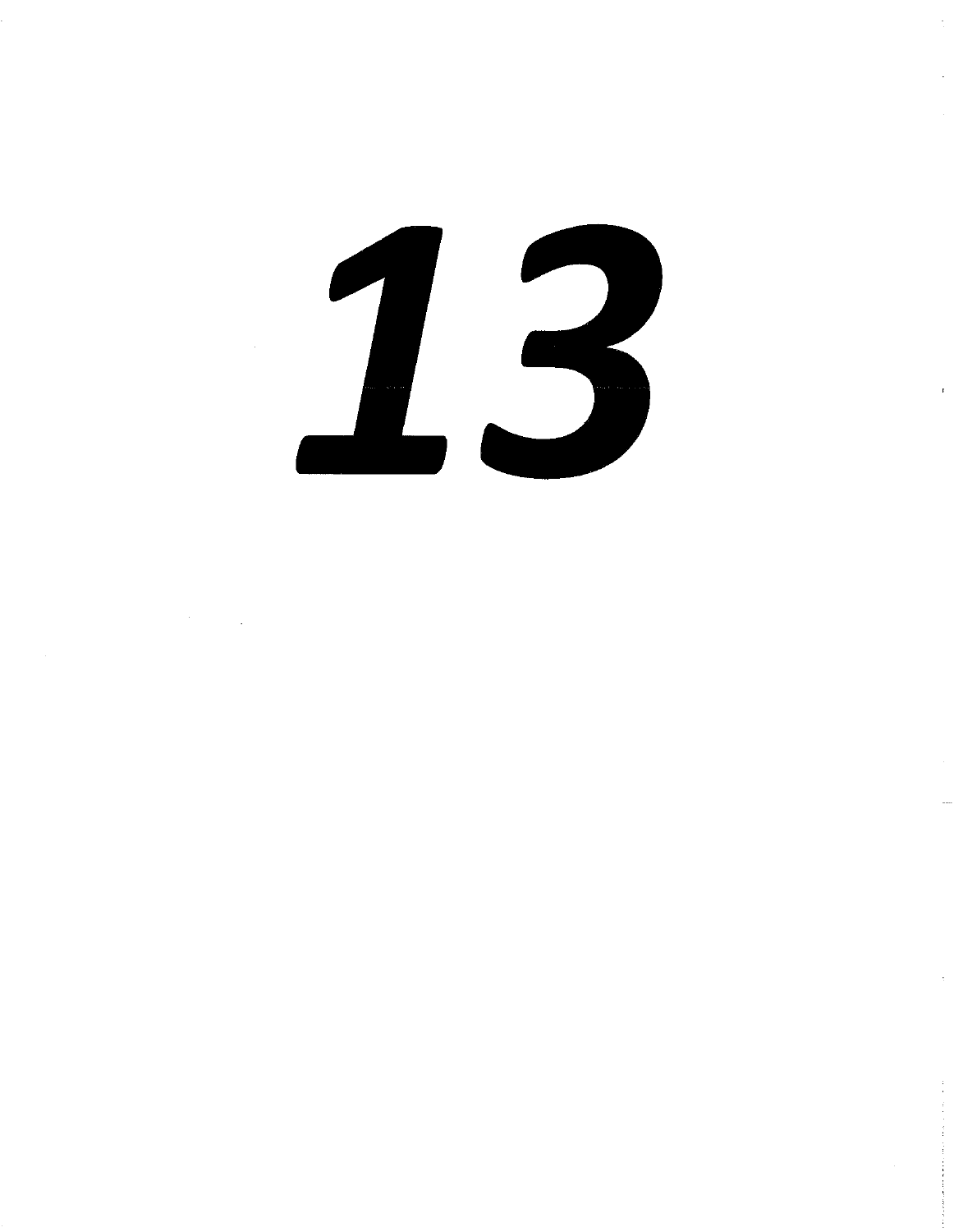

# **A Pocono Country Place Property Owners Association**

112 Recreation Drive - Tobyhanna, PA 18466-9591 V 回

MAR 1

1 2022

**COOLBAUGH TOWNSHIP** 

March 8, 2022

H1850

Coolbaugh Township 5550 Memorial Blvd. Tobyhanna, PA 18466

#### **Game Commission Payment** RE:

Dear Board of Supervisors:

In accordance with our agreement, I respectfully request the annual reimbursement in the amount of \$1,000.00 for the state game lands access roadway.

Enclosed, please find a copy of the cashed check as documentation of payment.

The Association appreciates the Supervisors support in this matter.

Please feel free to contact me at (570) 894-8356, extension 125, should you have any questions or require additional information. Thank you.

Sincerely,

**Community Manager** 

 $/cd$ 

Cc: Board of Directors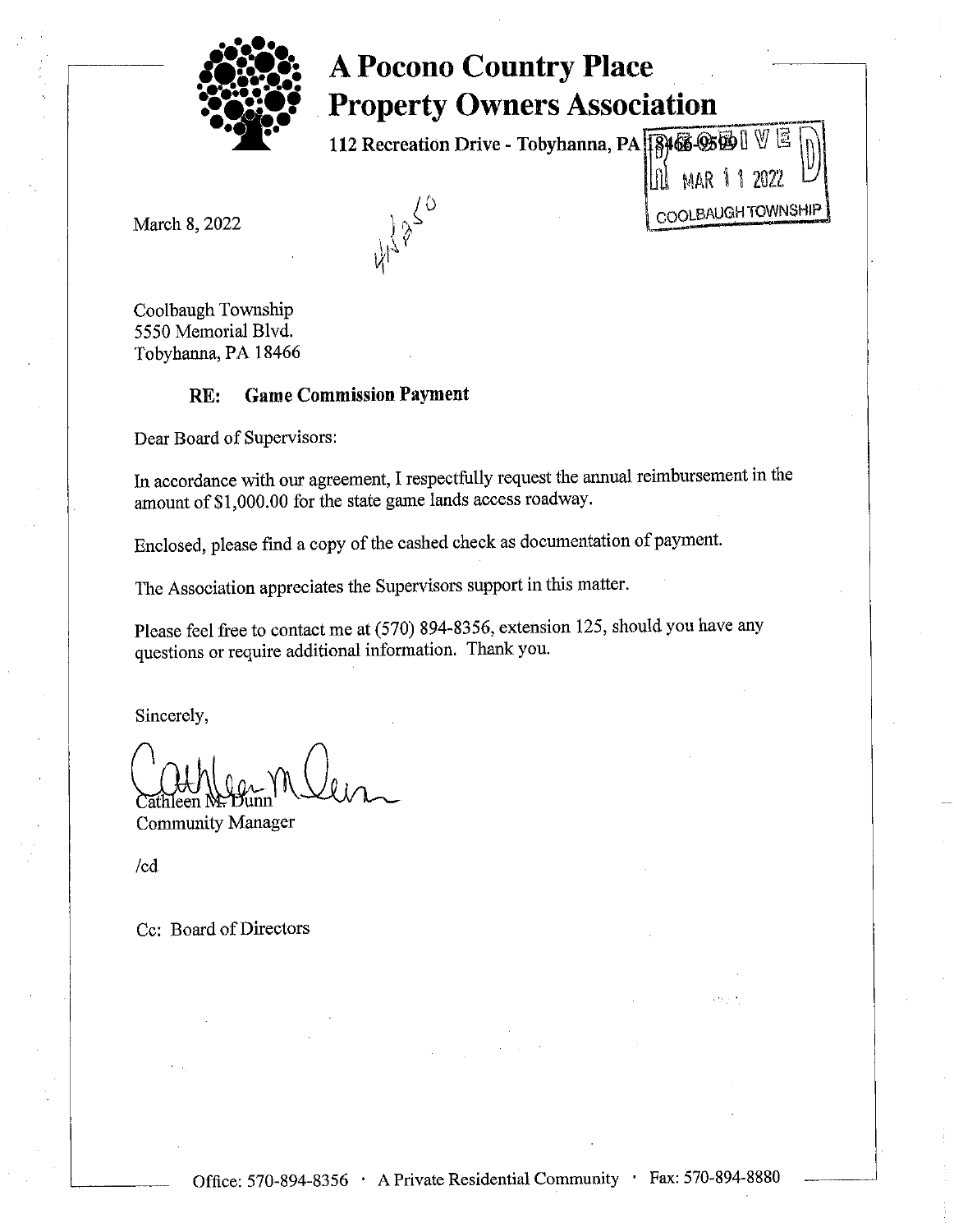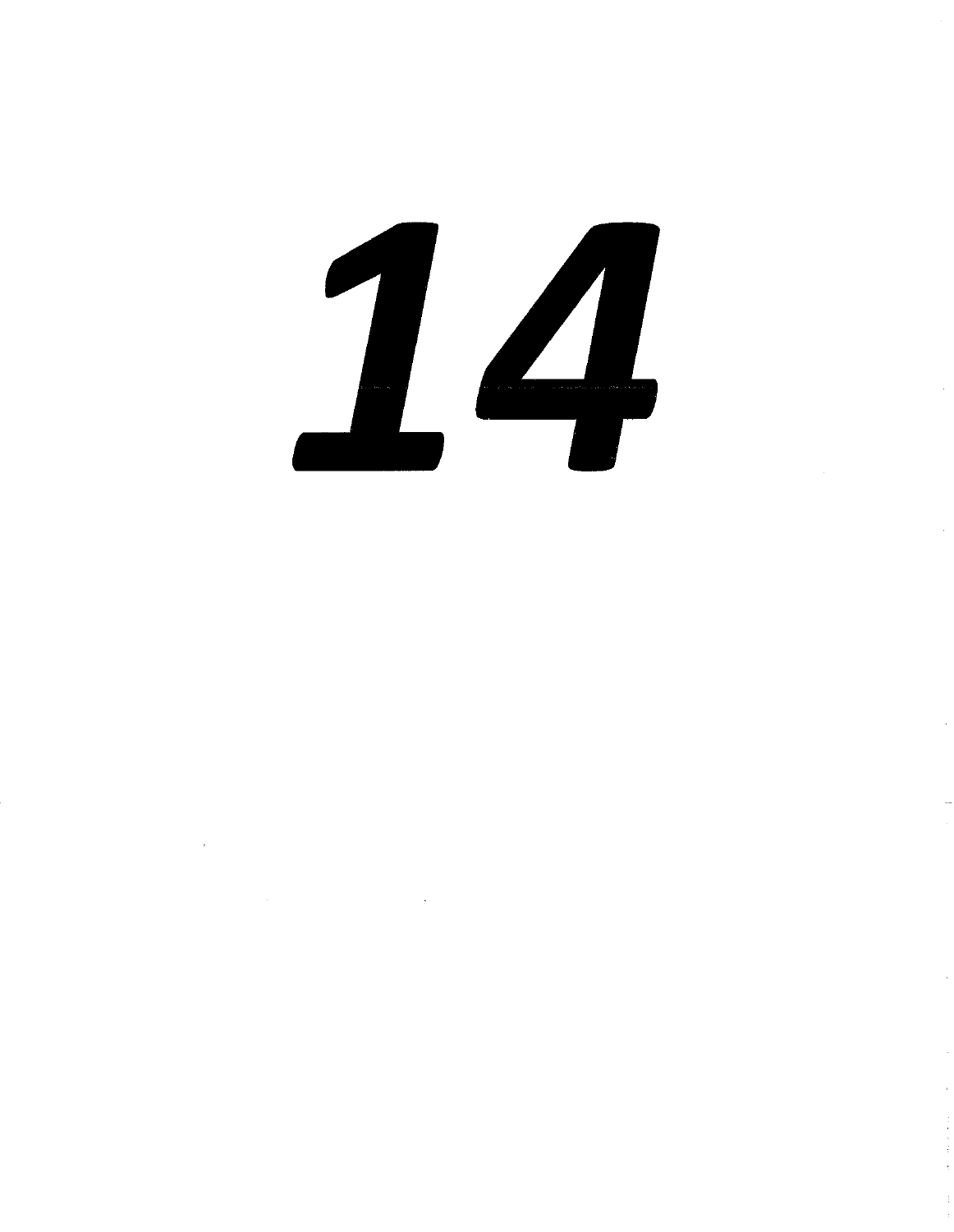## **COOLBAUGH CODE**

## **Schedule of Uses** C-1 Convenience Commercial District

The Convenience Commercial District is intended to provide locations for a variety of commercial activities such as shopping and services for both residents and nonresidents located along major streets and highways. Business, professional and office uses are also permitted. Adequate buffer areas are required to protect adjacent residential uses.

|                                           |                                                                                                                         | <b>Conditional Uses</b>             |
|-------------------------------------------|-------------------------------------------------------------------------------------------------------------------------|-------------------------------------|
| Principal Permitted Uses*                 | <b>Principal Permitted Uses</b>                                                                                         | (Planning Commission/               |
| (Zoning Officer)                          | (Zoning Officer)                                                                                                        | Board of Supervisors)               |
| After-hours clubs<br>П                    | Nightclubs<br>$\Box$                                                                                                    | Ò<br>Junkvards                      |
| Amusement arcades<br>O                    | Nursing homes<br>$\Box$                                                                                                 | Retail businesses, large scale<br>Л |
| Art studios                               | Offices or office buildings<br>$\Box$                                                                                   |                                     |
| □ Assisted-living facilities              | Park-and-ride facilities<br>О                                                                                           |                                     |
| Auction houses<br>П                       | $\Box$<br>Parking area, event                                                                                           | <b>Special Exceptions</b>           |
| Bakeries, retail<br>П                     | $\Box$<br>Personal care homes                                                                                           | (Planning Commission/               |
| Banks<br>D                                | Places of worship<br>О                                                                                                  | Zoning Hearing Board)               |
| Bed-and-breakfast inns<br>D               | Professional offices<br>$\Box$                                                                                          |                                     |
| <b>Billiard</b> halls<br>П                | Public facilities and uses<br>$\Box$                                                                                    | Adult businesses<br>П               |
| Boarding and lodging houses<br>$\Box$     | Public parks and playgrounds<br>$\Box$                                                                                  | Commercial communication<br>П       |
| Brew pubs<br>П                            | Recreation facilities, indoor<br>О                                                                                      | device sites                        |
| Bus, limousine, taxi<br>Π                 | commercial                                                                                                              | Contractor yards<br>П               |
| terminals/stations                        | Religious quarters<br>Д                                                                                                 | Dormitories<br>О                    |
| Bus shelters<br>O                         | Research, engineering or testing<br>D                                                                                   | Flea markets, outdoor<br>П          |
| Business offices<br>Π                     | laboratories                                                                                                            | Fraternity or sorority houses<br>П  |
| Business services<br>П                    | Resorts<br>$\Box$                                                                                                       | Gaming establishments<br>П          |
| Car washes<br>П                           | О<br>Restaurants, outdoor                                                                                               | Home occupations<br>П               |
| Charging stations<br>П                    | О<br>Restaurants, takeout                                                                                               | Homeless shelters<br>П              |
| Clinics<br>$\Box$                         | Restaurants, traditional<br>D                                                                                           | Outdoor entertainment<br>П          |
| Clubs/lodges, private<br>П                | Retail businesses<br>В                                                                                                  | Recreation facilities, outdoor<br>П |
| Colleges<br>$\Box$                        | $\Box$<br>Sample homes                                                                                                  | commercial                          |
| Conference centers<br>П                   | Schools, public or private<br>П                                                                                         | $\Box$<br>Theaters, drive-in        |
| Convenience stores<br>$\Box$              | primary or secondary                                                                                                    | Travel plazas<br>П                  |
| Cultural centers<br>П                     | Self-storage facilities<br>$\Box$                                                                                       | Truck washes<br>П                   |
| □ Day-care centers                        | Semipublic buildings or uses<br>В                                                                                       |                                     |
| □ Exercise clubs                          | Service establishments<br>П                                                                                             |                                     |
| Farmers' markets<br>П                     | Shopping centers or malls<br>$\Box$                                                                                     |                                     |
| □ Flea markets, indoor                    | Stables, private<br>$\Box$                                                                                              |                                     |
| Forestry<br>П.                            | Tattoo, body piercing,<br>П                                                                                             |                                     |
| Funeral homes<br>П                        | scarifying or branding parlors                                                                                          |                                     |
| Garages, public parking<br>П              | Taverns<br>Ο                                                                                                            |                                     |
| Garden centers, retail<br>$\Box$          | $\Box$<br>Temporary carnivals and fairs                                                                                 |                                     |
| Golf courses, miniature<br>П              | Theaters, indoor<br>$\Box$                                                                                              |                                     |
| П<br>Golf driving ranges                  | Township facilities and uses<br>О                                                                                       |                                     |
| Group homes, institutional<br>П           | Trade schools<br>$\Box$                                                                                                 |                                     |
| $\Box$ Hotels                             | П<br>Vehicle and equipment rental,                                                                                      |                                     |
| <b>Lumberyards</b>                        | repair or sales operations                                                                                              |                                     |
| Massage facilities, therapeutic<br>$\Box$ | Veterinary clinics, indoor<br>$\Box$                                                                                    |                                     |
| □ Microbreweries                          | $\Box$<br>Warehouses                                                                                                    |                                     |
| Meeting, assembly, or banquet<br>П        | Wholesale businesses<br>П                                                                                               |                                     |
| halls                                     |                                                                                                                         |                                     |
| Motels                                    |                                                                                                                         |                                     |
|                                           | Uses not specifically listed by this schedule shall not be permitted in the $C-1$ District except per $\delta$ 400-14B. |                                     |

## NOTE:

\* For any principal permitted use not subject to land development approval, the Zoning Officer may require site plan review in accord with § 400-121C(9).

 $\ddot{ }$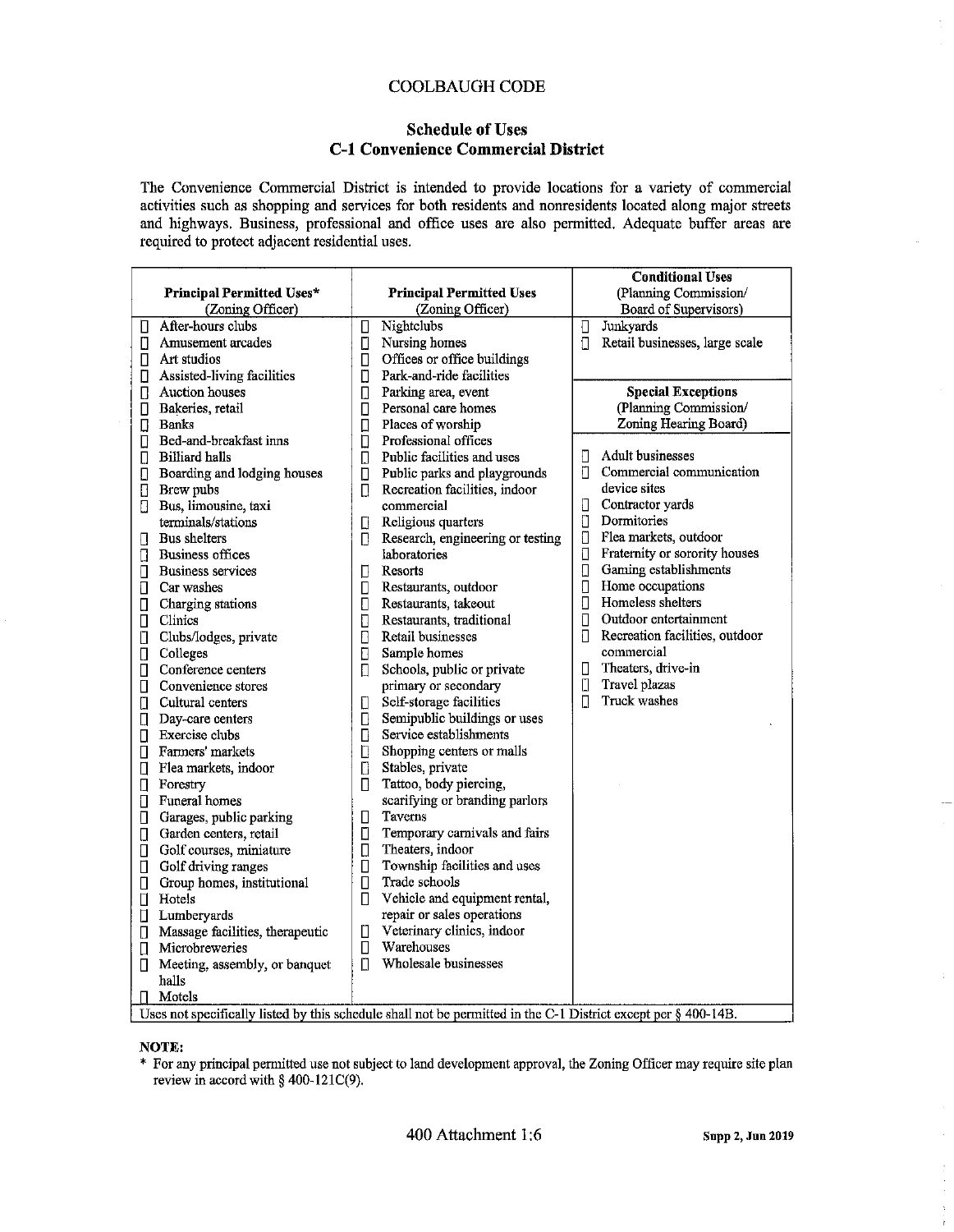## **COOLBAUGH CODE**

## **Schedule of Uses C-3 Commercial Village District**

The Commercial Village District recognizes those areas in Coolbaugh Township that have developed as a mix of residential and commercial uses, such as the villages of Tobyhanna and Pocono Summit. The intent of the district is to continue the development of such areas while maintaining the neighborhood commercial village atmosphere.

|                                      |                                                                                                                | <b>Conditional Uses</b>            |
|--------------------------------------|----------------------------------------------------------------------------------------------------------------|------------------------------------|
| <b>Principal Permitted Uses*</b>     | <b>Principal Permitted Uses</b>                                                                                | (Planning Commission/              |
| (Zoning Officer)                     | (Zoning Officer)                                                                                               | Board of Supervisors)              |
| □ Amusement arcades                  | Microbreweries<br>О                                                                                            | Junkyards<br>п                     |
| Art studios                          | $\Box$<br>Motels                                                                                               |                                    |
| Assisted-living facilities<br>П      | $\Box$<br>Multifamily dwellings                                                                                |                                    |
| Auction houses<br>П                  | Nightclubs<br>О                                                                                                | <b>Special Exceptions</b>          |
| Bakeries, retail<br>Ц                | Nursing homes<br>$\Box$                                                                                        | (Planning Commission/              |
| <b>Banks</b><br>Ο                    | Offices or office buildings<br>O                                                                               | Zoning Hearing Board)              |
| Bed-and-breakfast inns<br>П          | Parking area, event<br>Ο                                                                                       |                                    |
| <b>Billiard halls</b><br>O           | Personal care homes<br>$\Box$                                                                                  | After-hours clubs<br>П             |
| Boarding and lodging houses<br>Ω     | Places of worship<br>$\Box$                                                                                    | Amusement parks<br>П               |
| Brew pubs<br>Ο                       | Professional offices<br>$\Box$                                                                                 | Group homes, institutional<br>П    |
| Bus shelters<br>П                    | Public parks and playgrounds<br>О                                                                              | Home occupations                   |
| <b>Business offices</b><br>П         | Railroad terminals, passenger<br>$\Box$                                                                        | Outdoor entertainment<br>П         |
| <b>Business services</b><br>О        | only                                                                                                           | Public facilities and uses<br>П    |
| Charging stations<br>Д               | Religious quarters<br>О                                                                                        | Recreation facilities, indoor<br>П |
| <b>Clinics</b><br>Π                  | Research, engineering or testing<br>П                                                                          | commercial                         |
| Clubs/lodges, private<br>Π           | laboratories                                                                                                   | $\Box$ Warehouses                  |
| Colleges<br>П                        | Resorts<br>П                                                                                                   |                                    |
| Conference centers<br>П              | Restaurants, traditional<br>Д                                                                                  |                                    |
| Convenience stores<br>П              | Restaurants, outdoor<br>П                                                                                      |                                    |
| Cultural centers<br>П                | Restaurants, takeout<br>Π                                                                                      |                                    |
| Day-care centers<br>П                | Retail businesses<br>Ω                                                                                         |                                    |
| Domestic violence shelters<br>П      | Schools, public or private<br>Π                                                                                |                                    |
| Exercise clubs<br>0                  | primary or secondary                                                                                           |                                    |
| Farmers' markets<br>Π                | Semipublic buildings or uses<br>П                                                                              |                                    |
| Flea markets, indoor<br>▯            | Service establishments<br>Π                                                                                    |                                    |
| Forestry<br>П                        | Single-family detached<br>П                                                                                    |                                    |
| Funeral homes<br>Π                   | dwellings                                                                                                      |                                    |
| Garages, public parking<br>Π         | Studios, radio or television<br>О<br>Taverns                                                                   |                                    |
| Garden centers, retail<br>Ц          | $\Box$                                                                                                         |                                    |
| Group homes<br>П                     | $\Box$<br>Temporary carnivals and fairs                                                                        |                                    |
| Halfway houses                       | Theaters, indoor<br>О                                                                                          |                                    |
| Homeless shelters<br>Н               | Township facilities and uses<br>$\Box$                                                                         |                                    |
| Hotels<br>П                          | Two-family dwellings<br>$\Box$                                                                                 |                                    |
| [] Lumberyards                       | Vehicle and equipment rental,<br>$\Box$                                                                        |                                    |
| Massage facilities, therapeutic<br>П | repair or sales operations                                                                                     |                                    |
| Meeting, assembly, or banquet<br>Ш   | Veterinary clinics, indoor<br>Ο<br>Wholesale businesses                                                        |                                    |
| halls                                | п                                                                                                              |                                    |
|                                      | Uses not specifically listed by this schedule shall not be permitted in the C-3 District except per § 400-14B. |                                    |

### **NOTE:**

\* For any principal permitted use not subject to land development approval, the Zoning Officer may require site plan review in accord with  $\S$  400-121C(9).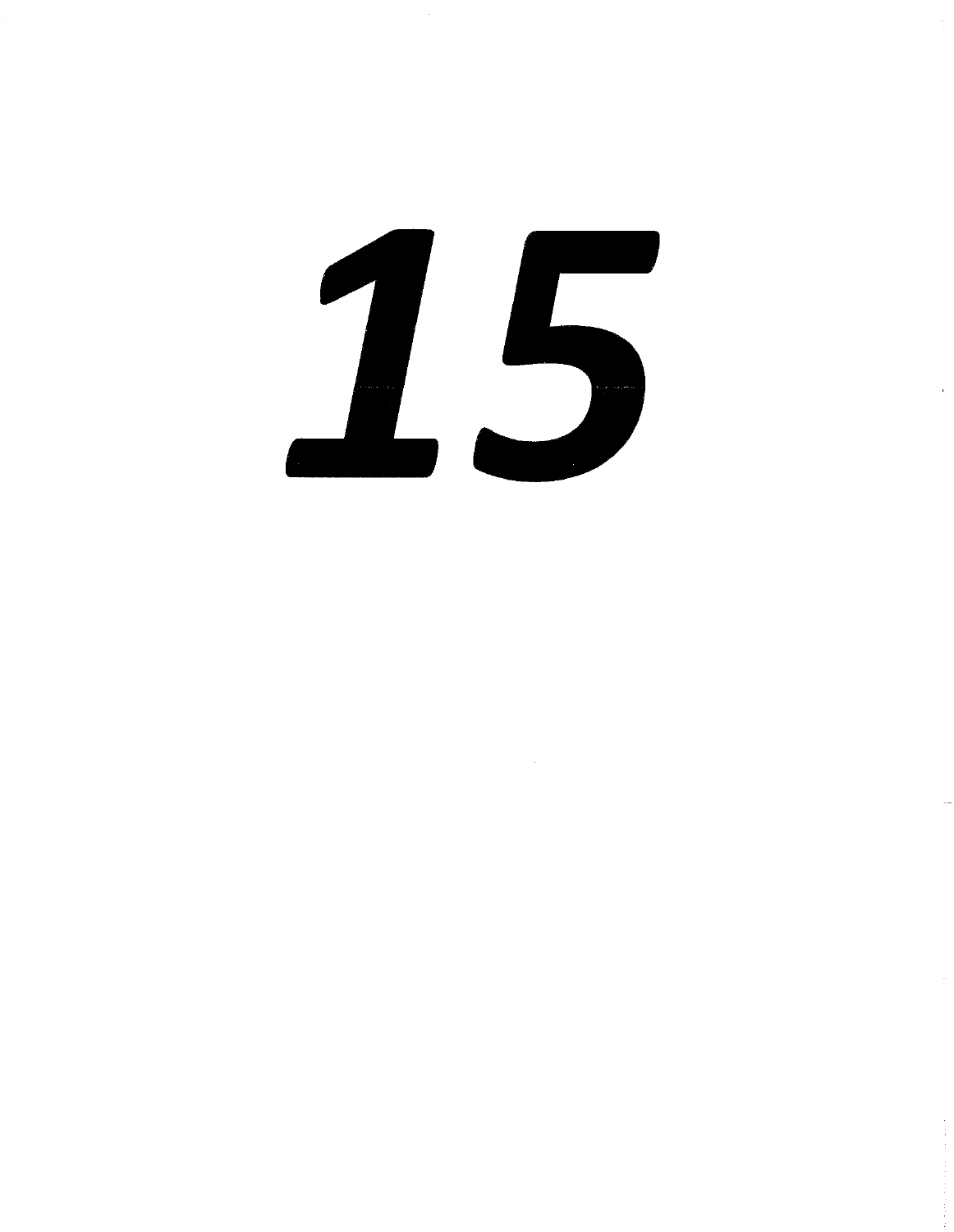# **COOLBAUGH TOWNSHIP CASH DISBURSEMENTS REPORT APRIL 05,2022**

| <b>DATE</b> | CK#  | <b>DESCRIPTION</b>                    | <b>AMOUNT</b>    |
|-------------|------|---------------------------------------|------------------|
| 03/23/22    |      | Payroll Transfer                      | \$<br>60,000.00  |
| 03/15/22    | 8494 | <b>Bureau Veritas NA</b>              | \$<br>4.50       |
| 03/15/22    | 8495 | Cargill Inc.                          | \$<br>11,251.90  |
| 03/15/22    | 8496 | Hudson Valley Door & Hardware         | \$<br>1,297.23   |
| 03/15/22    | 8497 | Lowe"s                                | \$<br>918.45     |
| 04/05/22    |      | <b>General Fund</b>                   | \$<br>524,746.85 |
| 04/05/22    |      | <b>Total General Fund</b>             | \$<br>598,218.93 |
| 04/05/22    |      | Coolbaugh Vol. Fire Co. Fire Tax Fund | \$<br>150,000.00 |
| 04/05/22    |      | American Resue Plan Fund              | \$<br>11,250.00  |
| 04/05/22    |      | Sewer                                 | \$<br>28,653.11  |
|             |      | <b>TOTAL DISBURSEMENTS</b>            | 788,122.04       |

# CASH TRIAL BALANCE AS OF APRIL 05,2022

| \$<br>3,845,917.50                               |
|--------------------------------------------------|
| 105,389.40                                       |
| 15,296.88                                        |
| 36,574.01                                        |
| 61,387.63                                        |
| 11,368.49                                        |
| 20,014.03                                        |
| 5,635.25                                         |
| 952,488.19                                       |
| \$5,054,071.38                                   |
|                                                  |
| \$1,056,149.77                                   |
| 6,569.85                                         |
| 105.52                                           |
| 6,675.37                                         |
|                                                  |
| \$<br>14,531.04                                  |
|                                                  |
| 201,388.06                                       |
| 20,903.03                                        |
| 222,291.09                                       |
| \$<br>34,157.04                                  |
|                                                  |
| 302,407.87                                       |
| 100,320.96                                       |
| 402,728.83                                       |
| \$<br>6,790,604.52                               |
| \$<br>$\mathbf{\$}$<br>$\boldsymbol{\mathsf{s}}$ |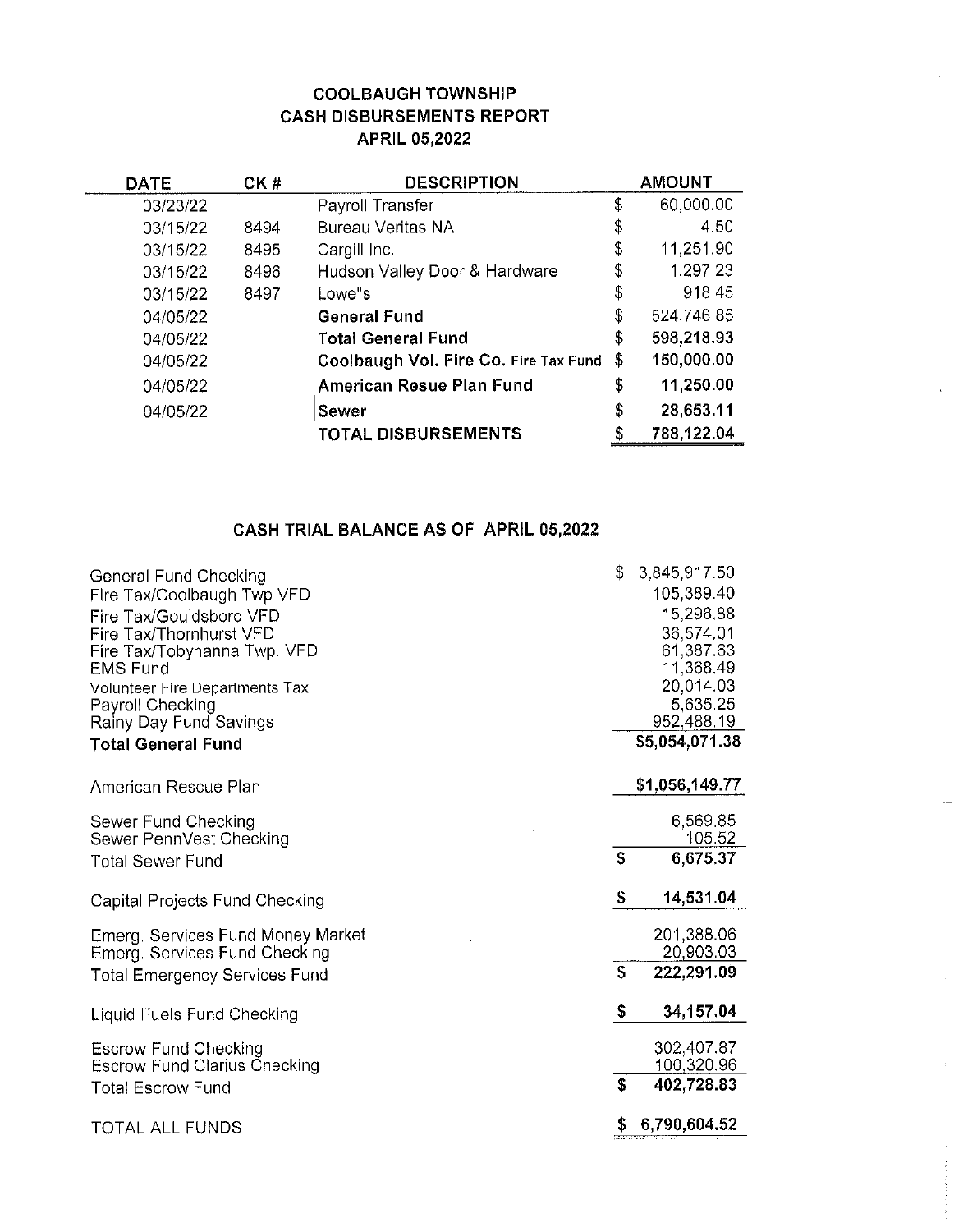## **COOLBAUGH TOWNSHIP**

# List of Bills - (01101000) GENERAL FUND CHECKING<br>GENERAL FUND

| Check# | Vendor                                     | Description       |                                                             | Payment         | Check Total     |
|--------|--------------------------------------------|-------------------|-------------------------------------------------------------|-----------------|-----------------|
| 8498   | 1258 - AM TRUST NORTH AMERICA              |                   | PO 21407 WORKERS COMP APRIL                                 | 6,162.00        | 6, 162, 00      |
| 8499   | 1330 - AMAZON CAPITAL SERVICES             | PO 21412 SUPPLIES |                                                             | 134.64          |                 |
|        |                                            |                   | PO 21465 BACK STOP/SOFTBALL FIELD                           | 147,59          | 282.23          |
| 8500   | 1039 - AMERICAN UNITED LIFE INS. CO.       | PO 21418 APRIL    |                                                             | 1,347.24        | 1.347.24        |
| 8501   | 1113 - CARD MEMBER SERVICES                | PO 21442          | SUPPLIES MSFT/ADOBE/CALL EM ALL                             | 449.90          | 449.90          |
| 8502   | 5 - CARGILL, INCORPORATED                  |                   | PO 21396 ICE CONTROL                                        | 26,591.65       |                 |
|        |                                            |                   | PO 21397 ICE CONTROL                                        | 3,487.45        |                 |
|        |                                            |                   | PO 21445 ICE CONTROL                                        | 1,778.19        |                 |
|        |                                            |                   | PO 21446 ICE CONTROL                                        | 5, 192.13       |                 |
|        |                                            |                   | PO 21453 ICE CONTROL                                        | 6,698.46        | 43,747.88       |
| 8503   | 4 - CHEMUNG SUPPLY CORP.                   | PO 21437          | PARTS FOR ALL BIG PLOWS                                     | 6,068.75        | 6,068.75        |
| 8504   | 1240 - CINTAS CORPORATION                  | PO 21388          | SHOP TOWELS                                                 | 35.00           |                 |
|        |                                            | PO 21389 UNIFORMS |                                                             | 81,95           |                 |
|        |                                            |                   | PO 21395 MATS/SHOP TOWELS                                   | 244.45          |                 |
|        |                                            | PO 21439          | SHOP TOWELS                                                 | 35.00           |                 |
|        |                                            | PO 21440 UNIFORMS |                                                             | 81.95           |                 |
|        |                                            |                   | PO 21443 credit 15540737                                    | $-13.47$        |                 |
|        |                                            | PO 21463          | SHOP TOWELS                                                 | 35.00           | 499.88          |
| 8505   | 1240 - CINTAS CORPORATION                  | PO 21464 UNIFORMS |                                                             | 83.53           | 83.53           |
| 8506   | 1462 - CONTINENTAL ROOFING, INC            | PO 21434          | DPW ROOF                                                    | 7,500.00        | 7,500.00        |
| 8507   | 199 - COOLBAUGH TWP, VOL, FIRE CO.         |                   | PO 21466 OPERATIONAL EXPENSES                               | 150,000,00      | 150,000.00      |
| 8508   | 8 - D.G. NICHOLAS CO.                      |                   | PO 21375 WIPER BLADE                                        | 57.56           |                 |
|        |                                            | PO 21376          | SUPPLIES                                                    | 335.41          |                 |
|        |                                            | PO 21381          | PARTS 2020 MACK                                             | 287.48          |                 |
|        |                                            |                   | PO 21383 BEAST FILTERS                                      | 77.00           |                 |
|        |                                            |                   | PO 21400 AIR FILTER MACK TRUCK/FUEL FILTER                  | 302.37          |                 |
|        |                                            |                   | PO 21435 AIR ELEMENT                                        | 85.22           |                 |
|        |                                            |                   | PO 21448 BALL JOINT                                         | 46.22           | 1,191.26        |
| 8509   | 52 - DALEVILLE ACE HARDWARE                | PO 21369          | OIL                                                         | 54.37           | 54.37           |
| 8510   | 1384 - FRASER ADVANCED INFO, SYSTEMS       | PO 21393 MARCH    |                                                             | 275.19          | 275.19          |
| 8511   | 32 - GRAINGER                              |                   | PO 21394 PLUG IN BULBS                                      | 113.70          |                 |
|        |                                            |                   | PO 21436 ELECTRIC ACTUATOR                                  | 417.60          |                 |
|        |                                            | PO 21460          | DISPENSER FOR WRAPPING TVS                                  | 92.82           | 624.12          |
| 8512   | 48 - H. CLARK CONNOR                       |                   | PO 21411 PLANNING COMMISSION                                | 595.00          | 595.00          |
| 8513   | 535 - HANOVER ENGINEERING ASSOC., INC.     | PO 21432          | <b>SEO</b>                                                  | 6,358.40        | 6,358.40        |
| 18514  | 1192 - HIGHMARK BLUE SHIELD                | PO 21408 APRIL    |                                                             | 45,102.78       | 45,102.78       |
| 8515   | 1140 - HOURIGAN KLUGER & QUINN             |                   | PO 21370 LABOR MATTER                                       | 147,00          | 147.00<br>81.05 |
| 8516   | 1460 - JOSEPH WICMANDY                     | PO 21368          | PROPERTY TAX CREDIT                                         | 81.05<br>350.00 | 350,00          |
| 8517   | 1030 - KYLE M. KNECHT                      | PO 21433          | INS, REIMBURSEMENT                                          | 630.00          | 630,00          |
| 8518   | 697 - LEON CLAPPER, INC.                   |                   | PO 21401 PRESSURE TESTING BOILER ROOM<br>PO 21457 ANTI SKID | 599.76          |                 |
| 8519   | 1361 - LOCUST RIDGE QUARRY                 |                   | PO 21458 ANTI- SKID                                         | 1,039.76        | 1,639.52        |
| 8520   | 917 - MILLENNIUM ADMINISTRATORS            |                   | PO 21387 MARCH ADMIN FEE                                    | 500.00          | 500.00          |
| 8521   | 302 - MONROE COUNTY TREASURERS OFFICE      |                   | PO 21405 SUPPLIES TAX FORMS                                 | 6,420.85        | 6,420.85        |
| 8522   | 74 - NAPA AUTO PARTS OF DALEVILLE          |                   | PO 21414 CAR WASH                                           | 4,77            | 4.77            |
| 8523   | 183 - NORTHEAST SIGNAL & ELECTRIC CO., INC |                   | PO 21449 VETERANS DR.                                       | 357.85          |                 |
|        |                                            |                   | PO 21450 ECHO LAKE RD                                       | 387,85          | 745 70          |
| 8524   | $452 -$ OFFICE DEPOT                       |                   | PO 21425 SUPPLIES                                           | 41.02           | 41.02           |
| 8525   | $81 - P P S L$                             |                   | PO 21386 49924-86007 IND'L PARK                             | 25.89           |                 |
|        |                                            |                   | PO 21402 89631-95000 TEGAWITHA                              | 28,70           |                 |
|        |                                            |                   | PO 21403 64488-49005 611 CORP DR                            | 53.21           |                 |
|        |                                            |                   | PO 21404 43281-27004 MUNICIPAL CENTER                       | 1,820.90        |                 |
|        |                                            |                   | PQ 21416 39910-23005                                        | 44.12           |                 |
|        |                                            |                   | PO 21428 54691-27003 LAUREL DR DPW                          | 595.45          |                 |
|        |                                            |                   | PO 21429 89343-21023 SCHOOL SPEED SIGN                      | 25.74           |                 |
|        |                                            |                   | PO 21430 88900-24001 GARAGE                                 | 30.68           | 2,624.69        |
| 8526   | $81 - P P S L$                             |                   | PO 21431 36034-04005 ECHO LAKE                              | 35.52           |                 |
|        |                                            |                   | PO 21455 98496-55008 KINGS WAY                              | 46.84           |                 |
|        |                                            |                   | PO 21456 51540-24008 KNOLLWOOD                              | 27,53           | 109.89          |
| 8527   | 219 - PA DEPT. OF LABOR & INDUSTRY -       |                   | PO 21374 BOILER INSPECTIONS                                 | 470.61          | 470.61          |
| 8528   | 86 - PENNSYLVANIA AMERICAN WATER CO        |                   | PO 21384 1024-210029765280                                  | 67,24           |                 |
|        |                                            |                   | PO 21385 1024-210030846769                                  | 25,36           | 92.60           |
| 8529   | 88 - PENNSYLVANIA PAPER & SUPPLY CO.       |                   | PO 21452 SUPPLIES                                           | 1,265.72        | 1,265.72        |
| 8530   | 89 - PETTY CASH                            |                   | PO 21470 SUPPLIES/ MILEAGE/FUEL                             | 204,54          | 204,54          |
| 8531   | 1254 - PHILADELPHIA INS, COMPANIES         |                   | PO 21422 LIABILITY INS.                                     | 300,00          | 300.00          |
| 8532   | 94 - POCONO MOUNTAIN REGIONAL EMS          | PO 21372 APRIL    |                                                             | 10,000.00       | 10,000,00       |
| 8533   | 93 - POCONO MOUNTAIN REGIONAL POLICE DEP   | PO 21377 APRIL    |                                                             | 211,846,50      |                 |
|        |                                            |                   | PO 21409 APRIL MORTGAGE                                     | 3,156.31        | 215,002.81      |

 $\overline{\phantom{a}}$ 

Ĵ,

đ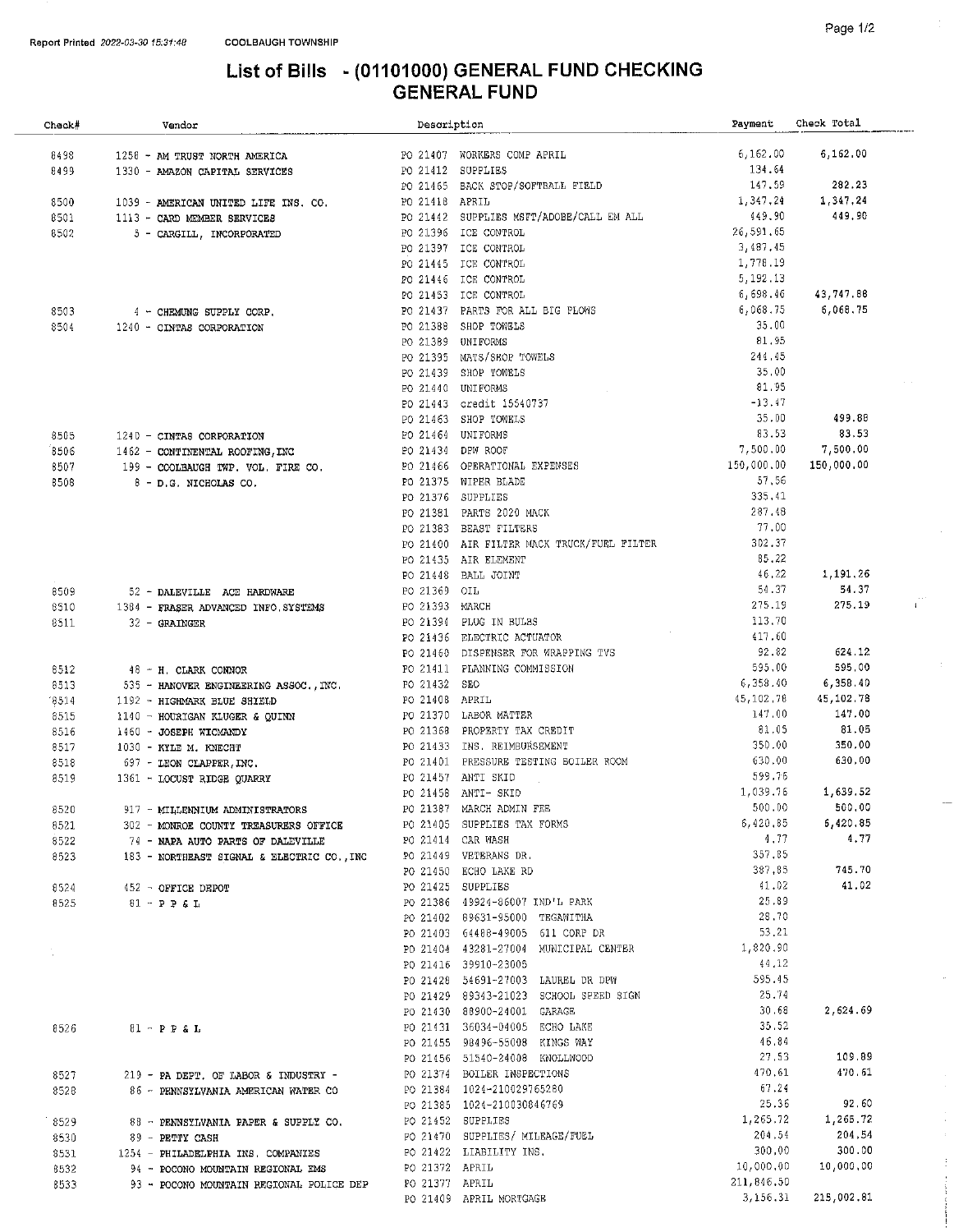# List of Bills - (01101000) GENERAL FUND CHECKING **GENERAL FUND**

| Check# | Vendor                              | Description |                            | Payment    | Check Total |
|--------|-------------------------------------|-------------|----------------------------|------------|-------------|
| 8534   | 95 - POCONO RECORD                  | PO 21391    | 400001500 ADV              | 656.84     | 656.84      |
| 8535   | $206 - PSAYS$                       | PO 21390    | EDUCATIONAL FORUM          | 285.00     | 285,00      |
| 8536   | $104 - S$ & H SUPPLY CO, INC.       | PO 21419    | WIRE TIE                   | 73.50      | 73.50       |
| 8537   | $105 - S S S$ TOOLS & SUPPLIES      | PO 21462    | SUPPLIES- FACE MASK-GLOVES | 242.70     | 242.70      |
| 8538   | 623 - SERVICE TIRE TRUCK CENTERS    | PO 21467    | BIG TEX TRAILER TIRE       | 154.99     | 154.99      |
| 8539   | $286 -$<br>SUBURBAN PROPANE         | PO 21421    | FUEL OIL                   | 6, 307, 28 | 6,307,28    |
| 8540   | 738 - TEAMSTERS LOCAL 773           | PO 21444    | APRIL DUES                 | 741.00     | 741.00      |
| 8541   | 1420 - TOPP BUSINESS SOLUTIONS      | PO 21451    | 12/21-3/20/2022 COPIERS    | 83.72      | 83.72       |
| 8542   | 1374 - TRANSEDGE TRUCK CENTERS      | PO 21438    | ANTENNA                    | 16.66      |             |
|        |                                     | PO 21471    | REPAIR VOLVO 2019          | 477 19     |             |
|        |                                     | PO 21472    | HEATING SYSTEM VOLVO       | 396 61     | 890.46      |
| 8543   | 1055 - TULPEHOCKEN SPRING WATER INC | PO 21392    | BOTTLE WATER               | 102.23     | 102.23      |
| 8544   | 119 - VERIZON                       | PO 21373    | PHONES                     | 619.02     | 619.02      |
| 8545   | 892 - VERIZON WIRELESS              | PO 21454    | PHONES                     | 1,045.81   | 1.045.81    |
| 8546   | 1328 - WATER MEDIC INC              | PO 21423    | DPW WATER SYSTEM           | 1,631.00   | 1,631,00    |
| 8547   | 122 - WEST END PRINTING             | PO 21420    | <b>BUSINESS CARDS</b>      | 82.00      | 82.00       |
| 8548   | 930 - WILKES-BARRE MATERIALS        | PO 21417    | COLD PATCH                 | 858.00     | 858.00      |
|        |                                     |             |                            |            |             |

 $_{\tt TOTAL}$ 

### Summary By Account

| ACCOUNT           | DESCRIPTION                                 |             | CURRENT YR APPROP, YEAR NON-BUDGETARY |                | CREDIT     |
|-------------------|---------------------------------------------|-------------|---------------------------------------|----------------|------------|
| 01,101,000        | GENERAL FUND CHECKING                       |             |                                       | $0.00 -$       | 524,746,85 |
| 01.230.650        | UNION DUES                                  |             |                                       | 741,00         |            |
| 01,400,000        | GENERAL GOV'T                               | 10.258.22   |                                       |                |            |
| 01,403,000        | TAX COLLECTION                              | 6,501,90    |                                       |                |            |
| 01.404.000        | LAW                                         | 147.00      |                                       |                |            |
| 01.405.000        | MUNICIPAL OFFICE                            | 671.37      |                                       |                |            |
| 01.409.000        | <b>BUILDING &amp; PLANTS</b>                | 14.185.16   |                                       |                |            |
| 01,410,000        | POLICE                                      | 215,002,81  |                                       |                |            |
| 01,411,000        | FIRE                                        | 150,000.00  |                                       |                |            |
| 01,412,000        | AMBULANCE / RESCUE                          | 10,000.00   |                                       |                |            |
| 01.413.000        | SEO / BUILDING CODE                         | 6,384.89    |                                       |                |            |
| 01.414.000        | ZONING OFFICE                               | 7.96        |                                       |                |            |
| 01.419.000        | PLANNING COMMISSION                         | 595.00      |                                       |                |            |
| 01.427.000        | SOLID WASTE COLLECTION / DISPO              | 92.82       |                                       |                |            |
| 01,430,000        | DPW-HIGHWAYS ROADS STREETS                  | 6,901.16    |                                       |                |            |
| 01.432.000        | DPW-SNOW & ICE REMOVAL<br><b>Contractor</b> | 35, 201.49  |                                       |                |            |
| 01.433.000        | DPW-TRAFFIC SIGNS STREET SIGN               | 11, 219, 16 |                                       |                |            |
| 01.437.000        | DPW-REPAIR OF TOOLS & MACHINER              | 8, 310, 23  |                                       |                |            |
| 01.438.000        | DPW-HIGHWAY REPAIR & MAINT                  | 858.00      |                                       |                |            |
| 01.454.000        | PARKS                                       | 147.59      |                                       |                |            |
| 01,486,000        | INSURANCE                                   | 6.462,00    |                                       |                |            |
| 01,487,000        | EMPLOYEE BENEFITS                           | 41,059.09   |                                       |                |            |
| <b>TOTALS FOR</b> | GENERAL FUND                                | 524,005.85  |                                       | 741.00<br>0.00 | 524,746.85 |
|                   |                                             |             |                                       |                |            |

Total to be paid from Fund 01 GENERAL FUND

 $\mathcal{A}^{\mathcal{A}}$ 

 $\gamma_{\rm{c}}$ 

524,746.85 0050000000000 524,746.85

Page 2/2

524,746.85

 $\bar{z}$ 

 $\langle \hat{A} \rangle$ 

 $\hat{\boldsymbol{\beta}}$ 

 $\hat{\boldsymbol{\beta}}$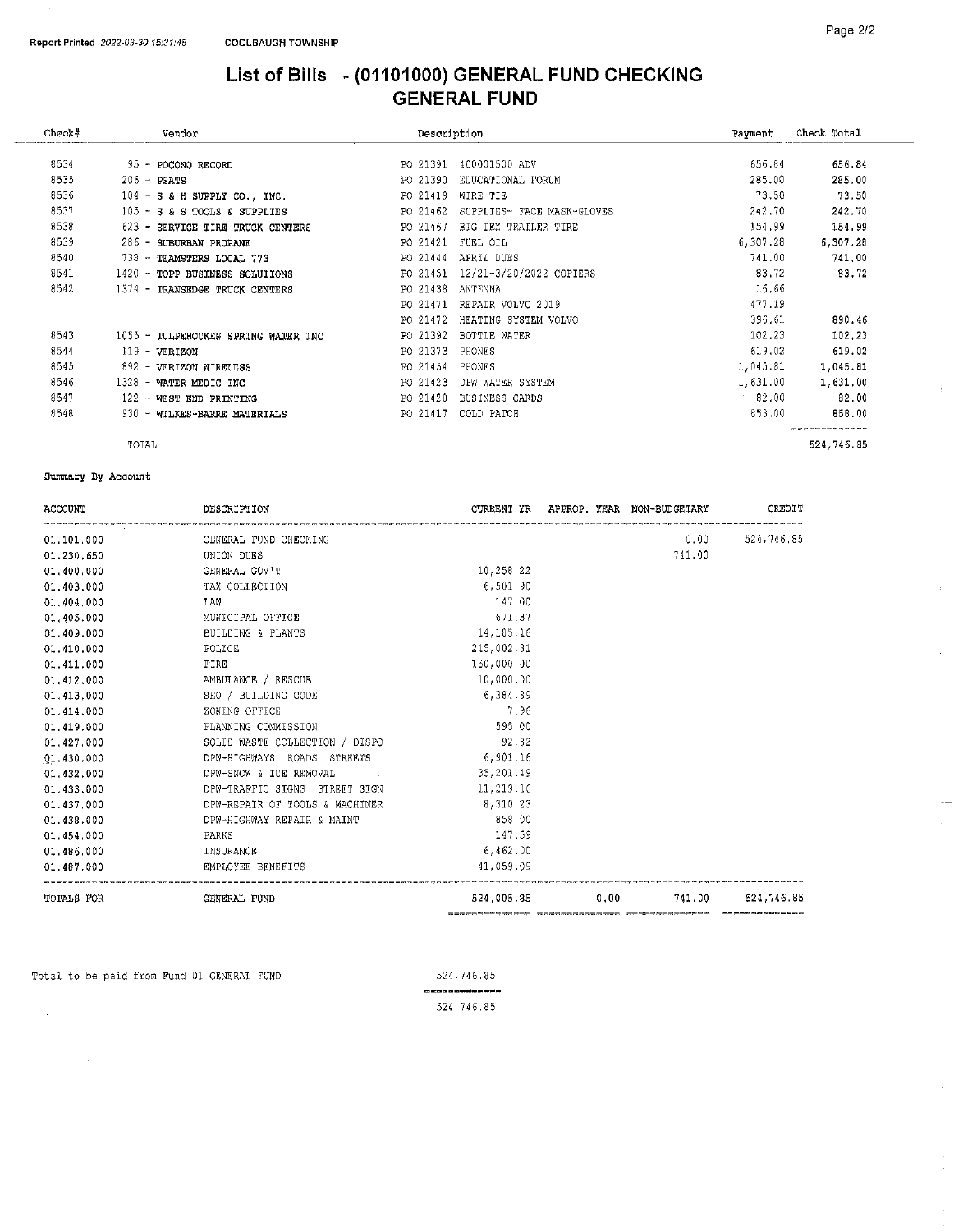# List of Bills - (04102001) Fire Tax - Coolbaugh Twp VFC<br>FIRE TAX FUND

| Check              | Vendor                             | Description                                 | Check Total<br>Payment   |
|--------------------|------------------------------------|---------------------------------------------|--------------------------|
| 1032               | 199 - COOLBAUGH TWP, VOL. FIRE CO. | PO 21398 TAX FUND                           | 150,000,00<br>150,000.00 |
|                    | TOTAL                              |                                             | 150,000,00               |
| Summary By Account |                                    |                                             |                          |
| <b>ACCOUNT</b>     | DESCRIPTION                        | CURRENT YR<br>APPROP. YEAR<br>NON-BUDGETARY | CREDIT                   |
| 04.102.001         | Fire Tax - Coolbaugh Twp VFC       | 0.00                                        | 150,000.00               |

| 04.411.000 | TAX DISBURSEMENTS | 150,000,00 |                                          | .    | - - - - - - - - - - -      |
|------------|-------------------|------------|------------------------------------------|------|----------------------------|
| TOTALS FOR | FIRE TAX FUND     | 150,000,00 | 0.00                                     | 0.00 | 150,000.00                 |
|            |                   |            | 358#52%W&esbee ebscopperance ssscoopwwww |      | <b>2000-00-00-00-00-00</b> |

Total to be paid from Fund 04 FIRE TAX FUND

 $\sim$   $\sim$ 

 $150,000,00$ =============  $150,000,00$ 

 $\bar{z}$ 

 $\frac{1}{2}$ 

 $\bar{p}$ 

 $\bar{\beta}$  $\bar{\beta}$ 

 $\frac{1}{2}$  $\frac{1}{3}$  $\frac{1}{4}$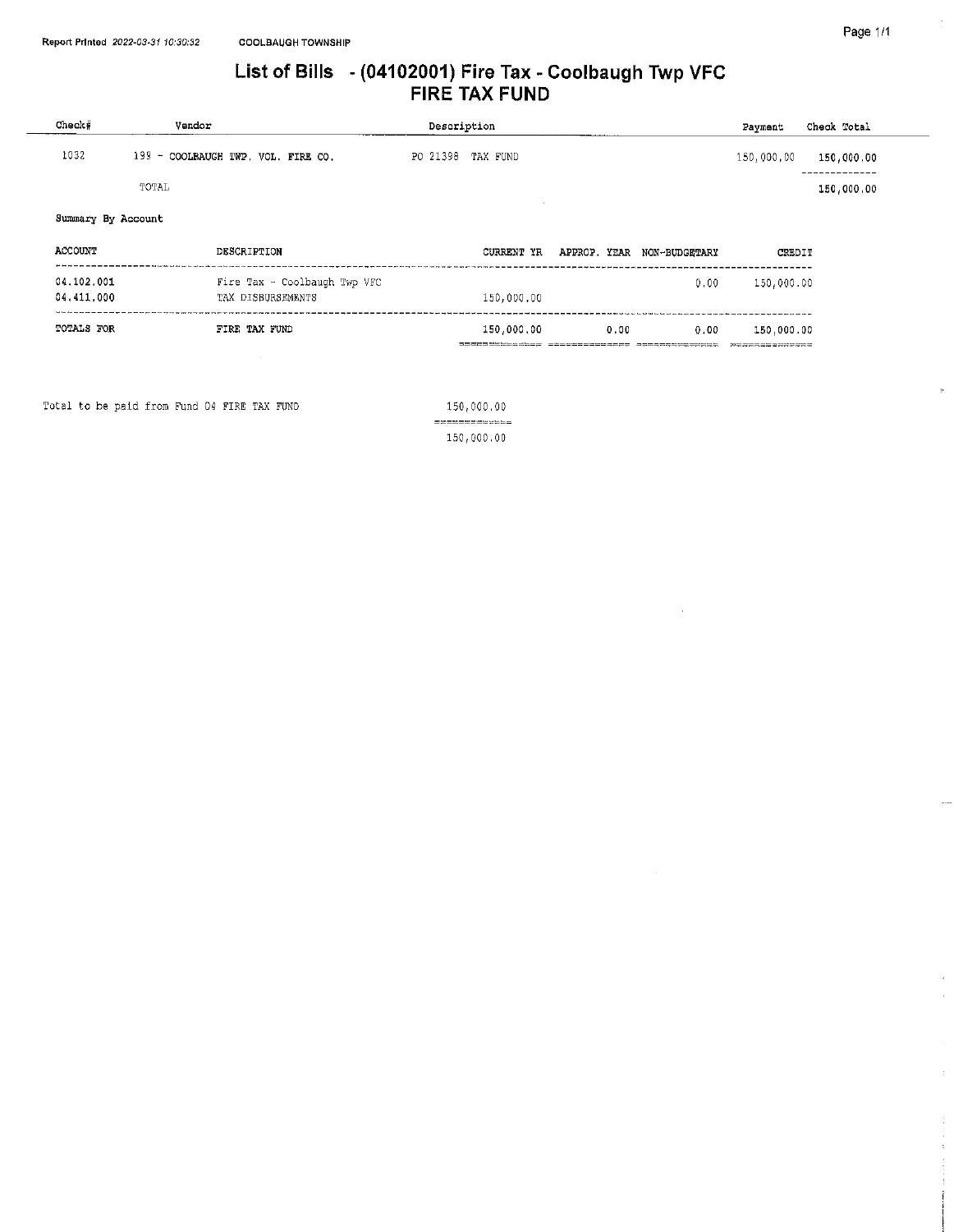# List of Bills - (03101000) ARP Checking<br>American Rescue Plan

| Check#                              | Vendor                         | Description |                   |                            | Payment   | Check Total |
|-------------------------------------|--------------------------------|-------------|-------------------|----------------------------|-----------|-------------|
| 1001                                | 1451 - ZELENKOFSKE AXELROD LLC | PO 21461    | 2022 ARP SERVICES |                            | 11,250,00 | 11,250.00   |
|                                     | TOTAL                          |             |                   |                            |           | 11,250.00   |
| Summary By Account                  |                                |             |                   |                            |           |             |
|                                     |                                |             |                   |                            |           |             |
|                                     | DESCRIPTION                    |             | <b>CURRENT YR</b> | APPROP. YEAR NON-BUDGETARY | CREDIT    |             |
| ACCOUNT<br>03,101,000<br>03.402.310 | ARP Checking<br>CPA SERVICES   |             | 11,250,00         | 0.00                       | 11,250,00 |             |

Total to be paid from Fund 03 American Rescue Plan

11,250.00 =============  $11, 250.00$ 

 $\sim$  1.

 $\bar{z}$ 

 $\ddotsc$ 

 $\hat{\boldsymbol{\theta}}$ 

 $\frac{1}{2}$